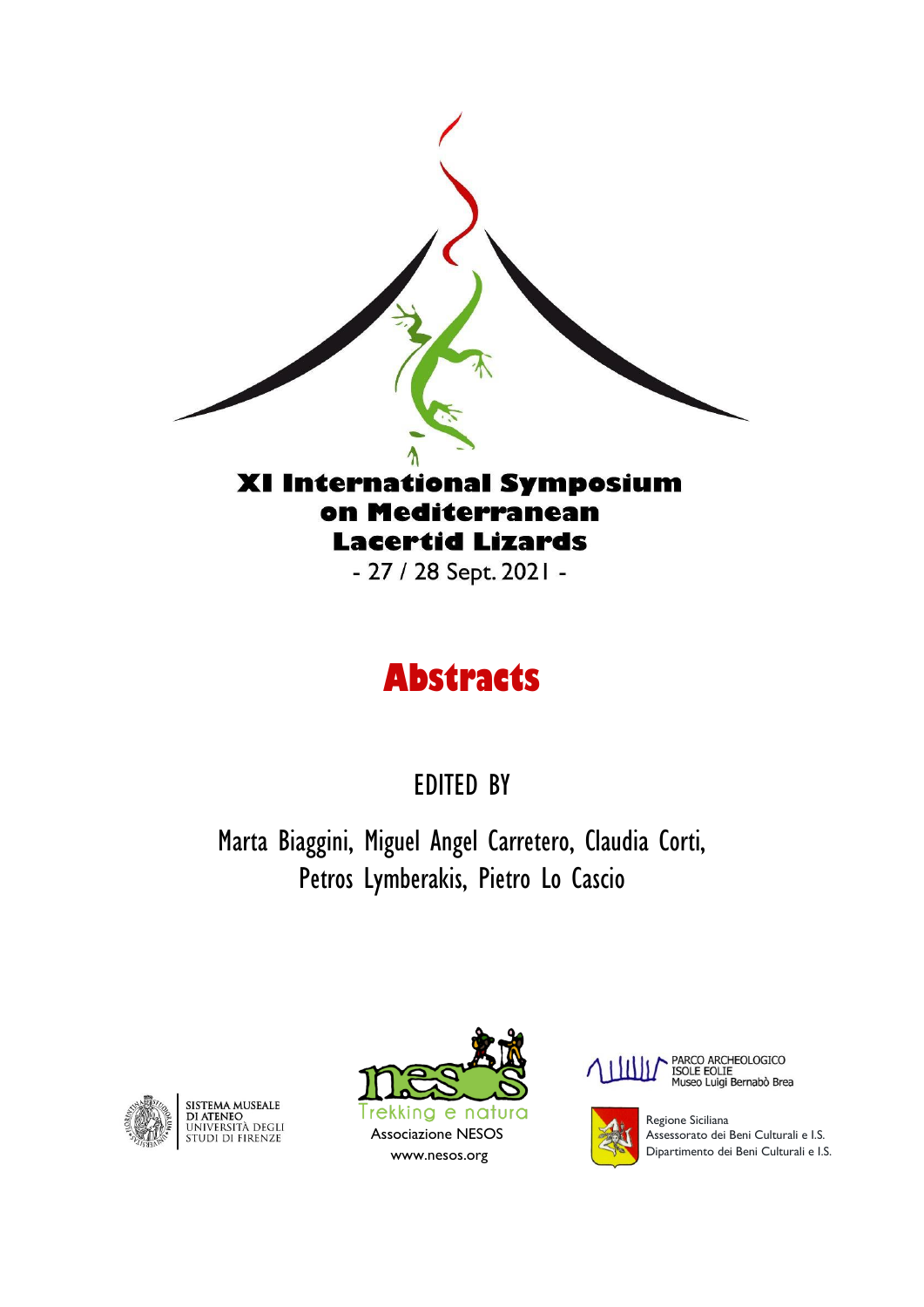#### **ORGANISING COMMITTEE**

Pietro Lo Cascio, Claudia Corti, Marta Biaggini, Miguel Angel Carretero, Petros Lymberakis

#### **SCIENTIFIC COMMITTEE**

Zuhair Amr, Marine Arakelyan, Marta Biaggini, Wolfgang Böhme, Amos Bouskila, Miguel Angel Carretero, Claudia Corti, Pierre-André Crochet, Soumia Fahd, Paolo Faraone, Johannes Foufopoulos, Irena Grbac, David James Harris, Klaus Henle, Anthony Herrel, Souad Hraoui-Bloquet, Antigoni Kaliontzopoulou, Pietro Lo Cascio, Petros Lymberakis, Shai Meiri, Panayiotis Pafilis, Valentín Pérez-Mellado, Martina Podnar, Nikos Poulakakis, Catarina Rato, Vicente Roca, Roberto Sacchi, Neftali Sillero, Efstratios Valakos, Raul Van Damme, Anamarija Žagar, Savvas Zotos

#### **Supported by**

AirMax Italia

ICS Italiana Capers Sud srl

Parco Archeologico delle Isole Eolie Museo Luigi Bernabò Brea

Regione Siciliana Assessorato dei Beni Culturali e I.S. Dipartimento dei Beni Culturali e I.S.

#### **Logo**

Flavia Grita

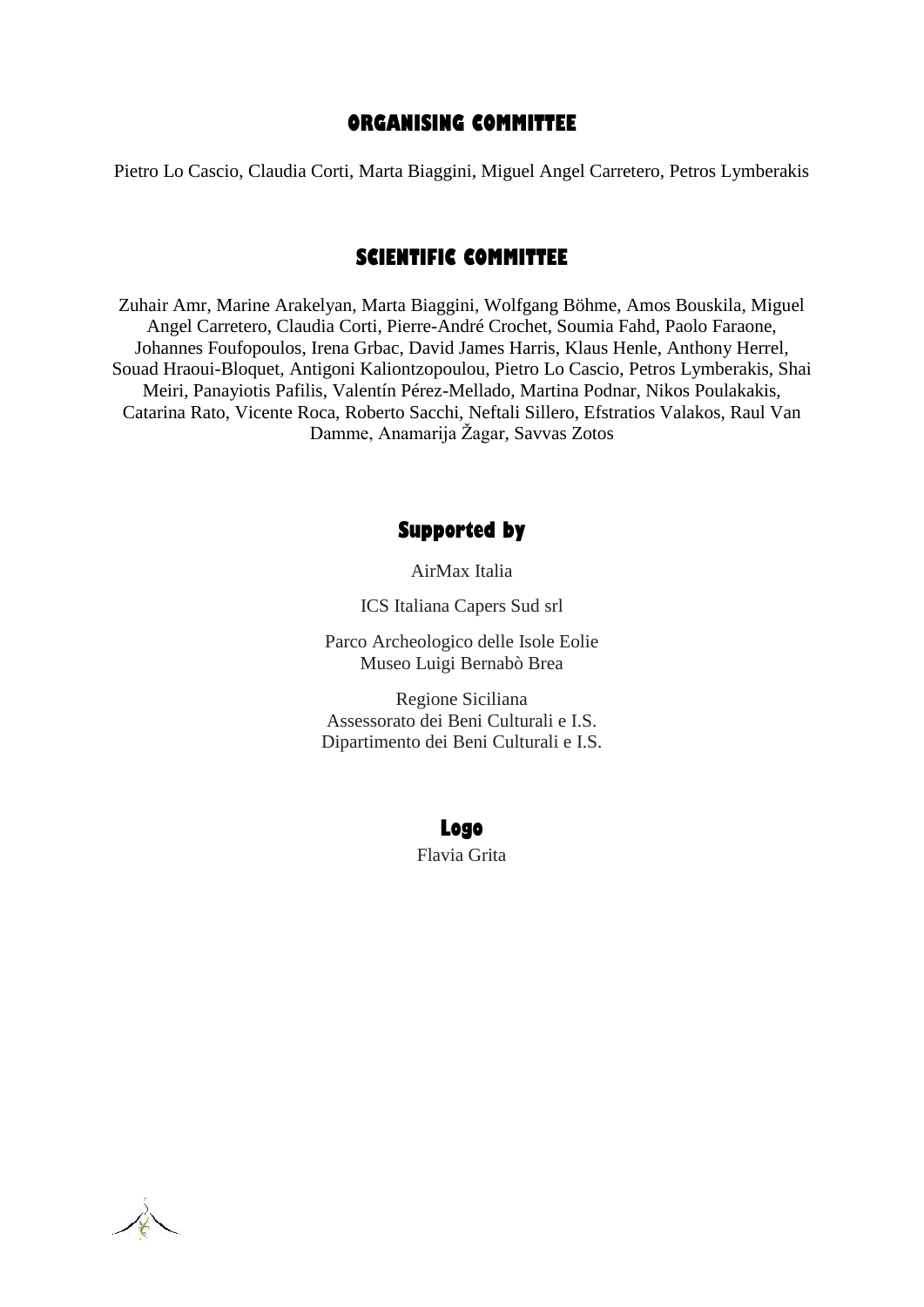# **Preface**

Starting its gestation during the 1<sup>st</sup> World Congress of Herpetology held in Canterbury (UK) 1989, the 1st Symposium on the Mediterranean Lacertid Lizards was born in Mytilini, Lesvos (Greece) in 1992. The idea of informally joining scientists, students and conservationists across the Mediterranean and beyond in a stimulating ambient has been so successfully that it has become a normal appointment every, more or less, three years. Faro (Portugal), 1995; Čres (Croatia), 1998; Maó, Menorca (Spain), 2001; Lipari (Italy), 2004; Mytilíni, Lesvos (Greece), 2008; Palma, Mallorca (Spain), 2010; Kope, (Slovenia) 2013; Limasol (Cyprus), 2016; Tel Aviv (Israel), 2018, were great opportunities to exchange scientific results, project ideas, conservation initiatives, recruit new enthusiastic students and, overall, enjoying what we are most passionate about studying Lacertid lizards in the Mediterranean and surrounding areas. This year we are back to Lipari although circumstances force it to be different from usual. The last 18 months have been complicated for all Lacertid researchers and conservationists as it has been for the all humanity, but we are still here to share the same spirit. This time, the online interactions should be sufficient to bring connect each other and share our results, ideas and projects in the hope that the next meeting will allow for closer interactions again. In the meantime, let's all share our findings on the Lacertid lizards together and are not ashamed to admit that we like them.

The Organising Committee



Mytilíni, 1992.

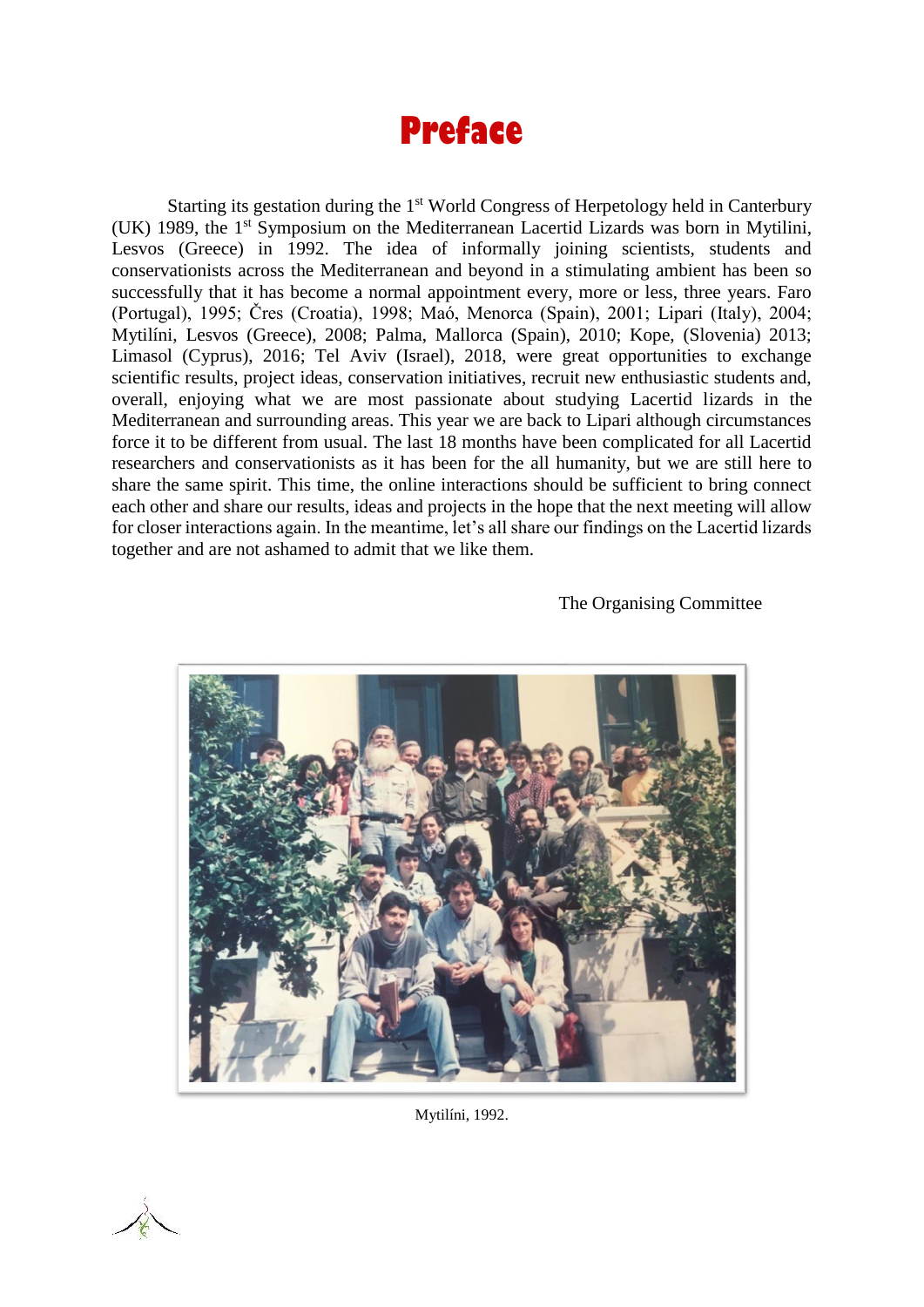# **Programme**

### **Monday 27 September 2021**

#### **09:00-09:10 OPENING**

#### **MORPHOLOGY SESSION**

| 09:10       | <b>INVITED PLENARY LECTURE</b>                                                                                        |
|-------------|-----------------------------------------------------------------------------------------------------------------------|
|             | Antigoni Kaliontzopoulou - Universitat de Barcelona,<br>Spain<br>and<br>CIBIO/InBIO, Porto, Portugal                  |
|             | Lacertid lizards as models for understanding phenotypic evolution in<br><b>Mediterranean ecosystems</b>               |
| 10:10       | Carolina Reyes-Puig, Urtzi Enriquez-Urzelai, Antigoni Kaliontzopoulou                                                 |
|             | Linking static allometries to macroevolutionary patterns in green lizards:<br>a test for Rensch's rule                |
| 10:30       | Renáta Kopena, Pilar López, José Martín                                                                               |
|             | Morphology and sexual signals of male lizards Lacerta schreiberi may<br>explain their space use and mating strategies |
| 10:50       | Enrico Lunghi, Marta Biaggini, Claudia Corti                                                                          |
|             | Implementing the use of digital images in studies on lizards                                                          |
| 10:50-11:20 | <b>COFFEE BREAK</b>                                                                                                   |
| 11:20       | Sabina E. Vlad, Danielle A. Klomp, Guillem Perez i de Lanuza, Zbyszek<br>Boratyński, Miguel A. Carretero              |
|             | Using scars to infer sexual selection in a polymorphic lizard                                                         |
| 11:40       | Hélder Cabo, Guillem Pérez i de Lanuza, Miguel A. Carretero                                                           |
|             | A functional approach to sexual selection, tested in wall lizards <i>Podarcis</i><br>bocagei                          |
| 12:00       | Irene Fernández-Rodríguez, Florentino Braña                                                                           |

**Functional and allocation conflicts of autotomy and regeneration: an integrative approach with a lacertid lizard as a model**

#### **12:20-14:00 LUNCH BREAK**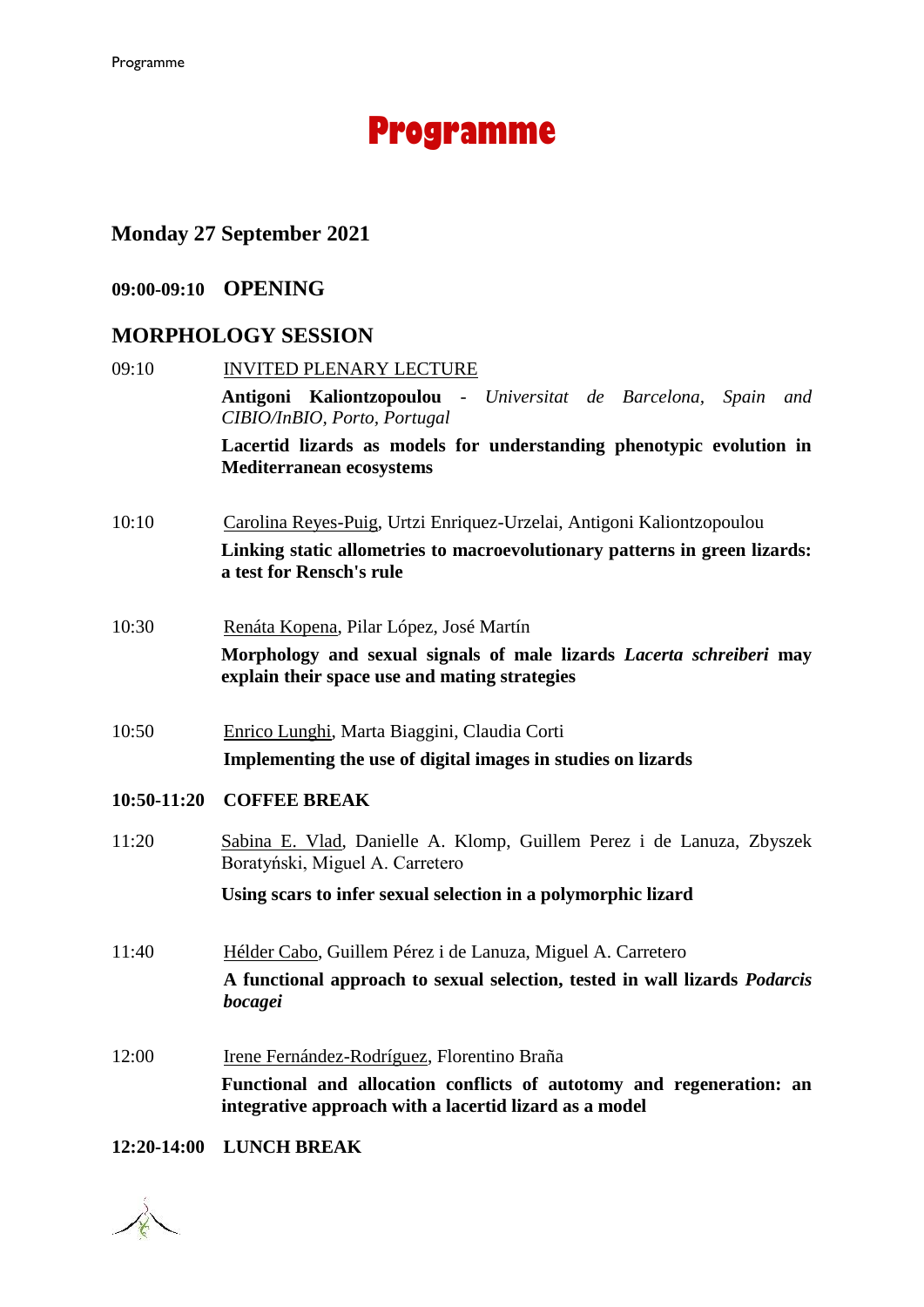### **FUNCTIONAL ECOLOGY SESSION**

| 14:00       | Liran Sagi, Amos Bouskila                                                                                                                                               |
|-------------|-------------------------------------------------------------------------------------------------------------------------------------------------------------------------|
|             | Demographic separation in populations of desert chameleons that live in<br>spatial overlap                                                                              |
| 14:30       | Anamarija Žagar, Veronica Gomes, Neftalí Sillero                                                                                                                        |
|             | Microhabitat use, activity and selected temperatures of sympatric<br><b>Iberolacerta horvathi and Podarcis muralis</b>                                                  |
| 14:50       | Urban Dajčman, Miguel A. Carretero, Rodrigo Megía-Palma, Ana Perera, Rok<br>Kostanjšek, Anamarija Žagar                                                                 |
|             | Shared blood parasite infections may drive competition dynamics in<br>lacertids                                                                                         |
| 15:20       | Miguel A. Carretero, Julia Cao, Verónica Gomes, Neftalí Sillero, Guillem Pérez<br>i de Lanuza, Rodrigo Megía-Palma                                                      |
|             | Infection of <i>Podarcis muralis</i> by haemogregarines suggests shift in host-<br>parasite balance between colour morphs                                               |
| 15:40       | Ferran de la Cruz, Guillem Pérez i de Lanuza, Enrique Font                                                                                                              |
|             | Sexual selection and environmental conditions drive interpopulation<br>differences in the design of a UV signal in wall lizards (Podarcis muralis)                      |
| 16:00       | Lekshmi B. Sreelatha, Zbyszek Boratyński, Miguel A. Carretero, Guillem Pérez<br>i de Lanuza, Danielle A Klomp, Verónica Gomes, Pedro Andrade, Oleksandra<br>Oskyrko     |
|             | Do the colour morphs of European wall lizards differ in temporal trends of<br>locomotion?                                                                               |
| 16:20-16:50 | <b>COFFEE BREAK</b>                                                                                                                                                     |
| 16:50       | Anamarija Žagar, Urban Dajčman, Rodrigo Megía-Palma                                                                                                                     |
|             | Biological interactions and traits of metabolism in two sympatric lacertids                                                                                             |
| 17:10       | Abderrahim S'khifa, Miguel A. Carretero, D. James Harris, Tahar Slimani                                                                                                 |
|             | Ecophysiological conservativeness and size-mediated plasticity in the high<br>mountain lizard Atlantolacerta andreanskyi confirm its vulnerability to<br>climate change |
|             |                                                                                                                                                                         |

17:30 Emiliya Vacheva, Borislav Naumov **A contribution to the knowledge on the diet and food preferences of**  *Darevskia praticola* **(Reptilia: Lacertidae)**

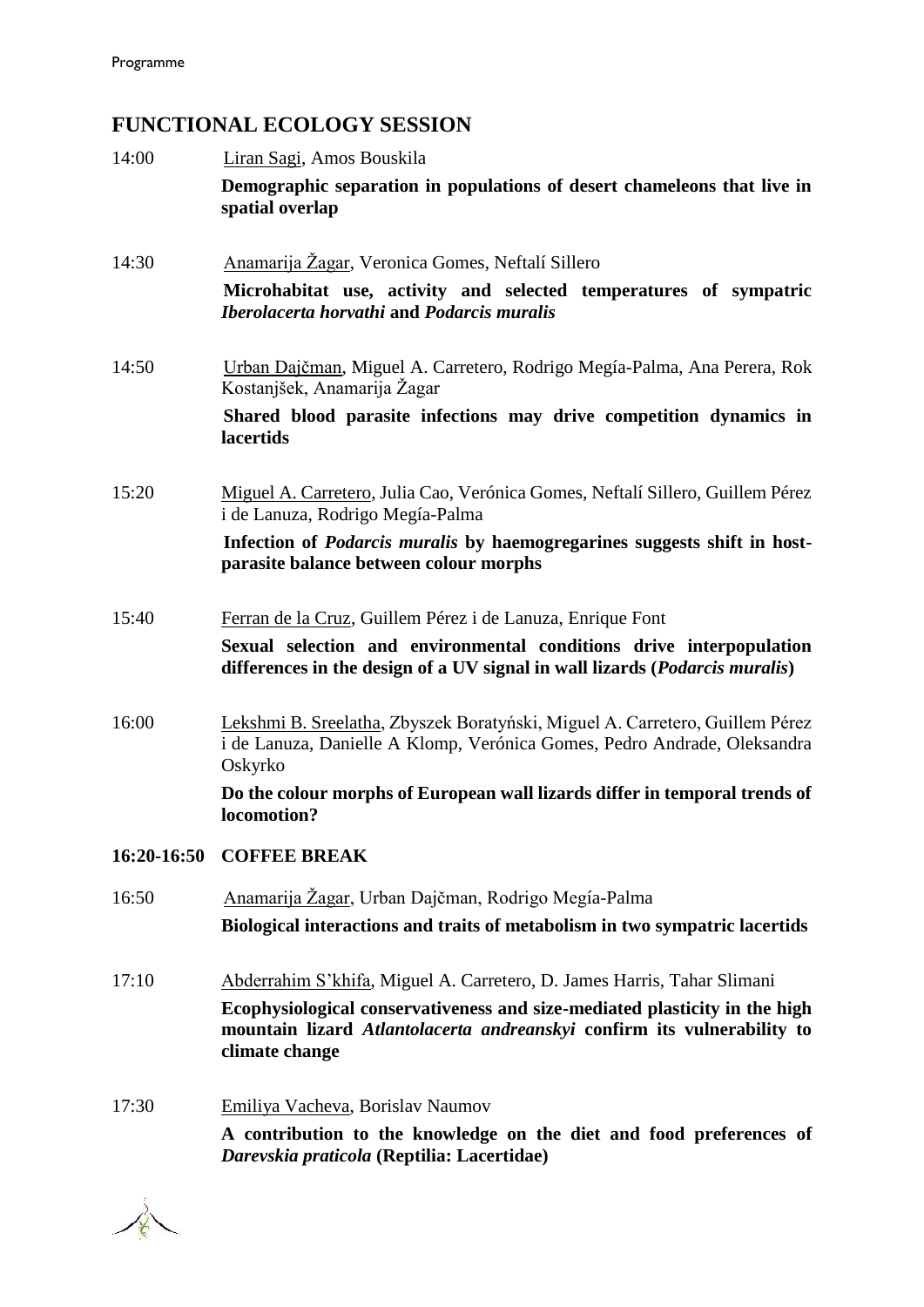#### **Tuesday 28 September 2021**

#### **EVOLUTION SESSION**

| 09:00       | <b>INVITED PLENARY LECTURE</b>                                                                                                                                                 |
|-------------|--------------------------------------------------------------------------------------------------------------------------------------------------------------------------------|
|             | David Tarkhnishvili - Ilia State University, Tbilisi, Georgia                                                                                                                  |
|             | Speciation in rock lizards of the Caucasus: isolation and niche shift                                                                                                          |
| 10:00       | André Vicente Liz, Dennis Rödder, Duarte Vasconcelos Gonçalves, Guillermo<br>Velo-Antón, Philippe Geniez, Pierre-André Crochet, José Carlos Brito                              |
|             | Phylogeny and biogeography of the Acanthodactylus scutellatus species<br>complex in North Africa                                                                               |
| 10:20       | Catarina Rato, Neftalí Sillero, Francisco Ceacero, Enrique García-Muñoz,<br>Miguel A. Carretero                                                                                |
|             | A survival story: evolutionary history of the Iberian algyroides, an endemic<br>lizard relict                                                                                  |
| 10:40       | Oleksandra Oskyrko, Lekshmi B. Sreelatha, Iolanda Silva-Rocha, Tibor Sos,<br>Sabina E. Vlad, Dan Cogălniceanu, Tavakkul M. Iskenderov, Igor V. Doronin,<br>Miguel A. Carretero |
|             | Molecular analysis of recently introduced populations of the Italian wall<br>lizard (Podarcis siculus) in SE Europe and SW Asia confirm invasiveness<br>at species level       |
| 11:00-11:30 | <b>COFFEE BREAK</b>                                                                                                                                                            |
|             | <b>CONSERVATION SESSION</b>                                                                                                                                                    |
| 11:30       | Michele Chiacchio, Annegret Grimm-Seyfarth, Klaus Henle                                                                                                                        |
|             | Effects of ski-runs' habitat structure on the occupancy of Zootoca vivipara                                                                                                    |
|             |                                                                                                                                                                                |

- 11:50 Shahar Gofer, Amos Bouskila, Oded Berger-Tal **Thermal conditions determine lizards' response to oil contamination in a desert habitat**
- 12:10 Oleksandra Oskyrko, Daniel Jablonski **The first comprehensive data on the distribution of lizards (Lacertidae) within the Southern Bug eco-corridor, Ukraine**

#### **12:30-12:45 CLOSING**

#### **12:45-13:15 SCIENTIFIC COMMITTEE MEETING**

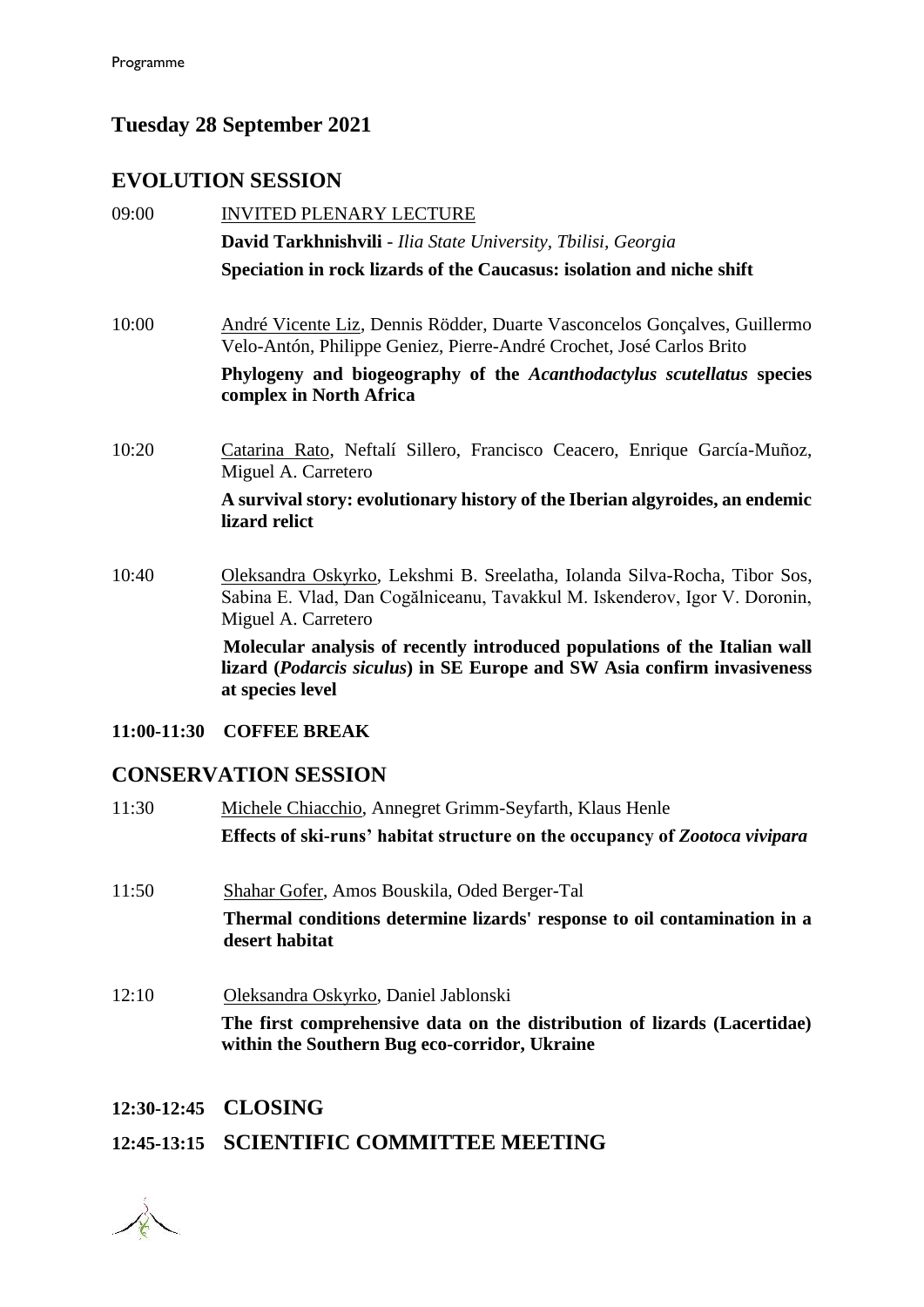## **Abstracts**

| A functional approach to sexual selection, tested in wall lizards <i>Podarcis bocagei</i><br>H. Cabo, G. Pérez i de Lanuza, M.A. Carretero                                                                                                                                                                | $\mathbf{1}$   |
|-----------------------------------------------------------------------------------------------------------------------------------------------------------------------------------------------------------------------------------------------------------------------------------------------------------|----------------|
| Infection of Podarcis muralis by haemogregarines suggests shift in host-parasite<br>balance between colour morphs<br>M.A. Carretero, J. Cao, V. Gomes, N. Sillero, G. Pérez i de Lanuza, R. Megía-Palma                                                                                                   | $\overline{2}$ |
| Effects of ski-runs' habitat structure on the occupancy of Zootoca vivipara<br>M. Chiacchio, A. Grimm-Seyfarth, K. Henle                                                                                                                                                                                  | $\overline{4}$ |
| Shared blood parasite infections may drive competition dynamics in lacertids<br>U. Dajčman, M.A. Carretero, R. Megía-Palma, A. Perera, R. Kostanjšek, A. Žagar                                                                                                                                            | 5              |
| Sexual selection and environmental conditions drive interpopulation differences<br>in the design of a UV signal in wall lizards ( <i>Podarcis muralis</i> )<br>F. de la Cruz <sup>*</sup> , G. Pérez i de Lanuza, E. Font                                                                                 | 6              |
| Functional and allocation conflicts of autotomy and regeneration: an integrative<br>approach with a lacertid lizard as a model<br>I. Fernández-Rodríguez, F. Braña                                                                                                                                        | $\overline{7}$ |
| Thermal conditions determine lizards' response to oil contamination in a desert<br>habitat<br>S. Gofer, A. Bouskila, O. Berger-Tal                                                                                                                                                                        | 8              |
| Lacertid lizards as models for understanding phenotypic evolution in<br><b>Mediterranean ecosystems</b><br>A. Kaliontzopoulou                                                                                                                                                                             | 9              |
| Morphology and sexual signals of male lizards Lacerta schreiberi may explain<br>their space use and mating strategies<br>R. Kopena, P. López, J. Martín                                                                                                                                                   | 10             |
| Implementing the use of digital images in studies on lizards<br>E. Lunghi, M. Biaggini, C. Corti                                                                                                                                                                                                          | 12             |
| The first comprehensive data on the distribution of lizards (Lacertidae) within the<br><b>Southern Bug eco-corridor, Ukraine</b><br>O. Oskyrko, D. Jablonski                                                                                                                                              | 13             |
| Molecular analysis of recently introduced populations of the Italian wall lizard<br>(Podarcis siculus) in SE Europe and SW Asia confirm invasiveness at species level<br>O. Oskyrko, L.B. Sreelatha, I. Silva-Rocha, T. Sos, S.E. Vlad, D. Cogălniceanu, T.M.<br>Iskenderov, I.V. Doronin, M.A. Carretero | 15             |

**A survival story: evolutionary history of the Iberian algyroides, an endemic lizard relict**

R.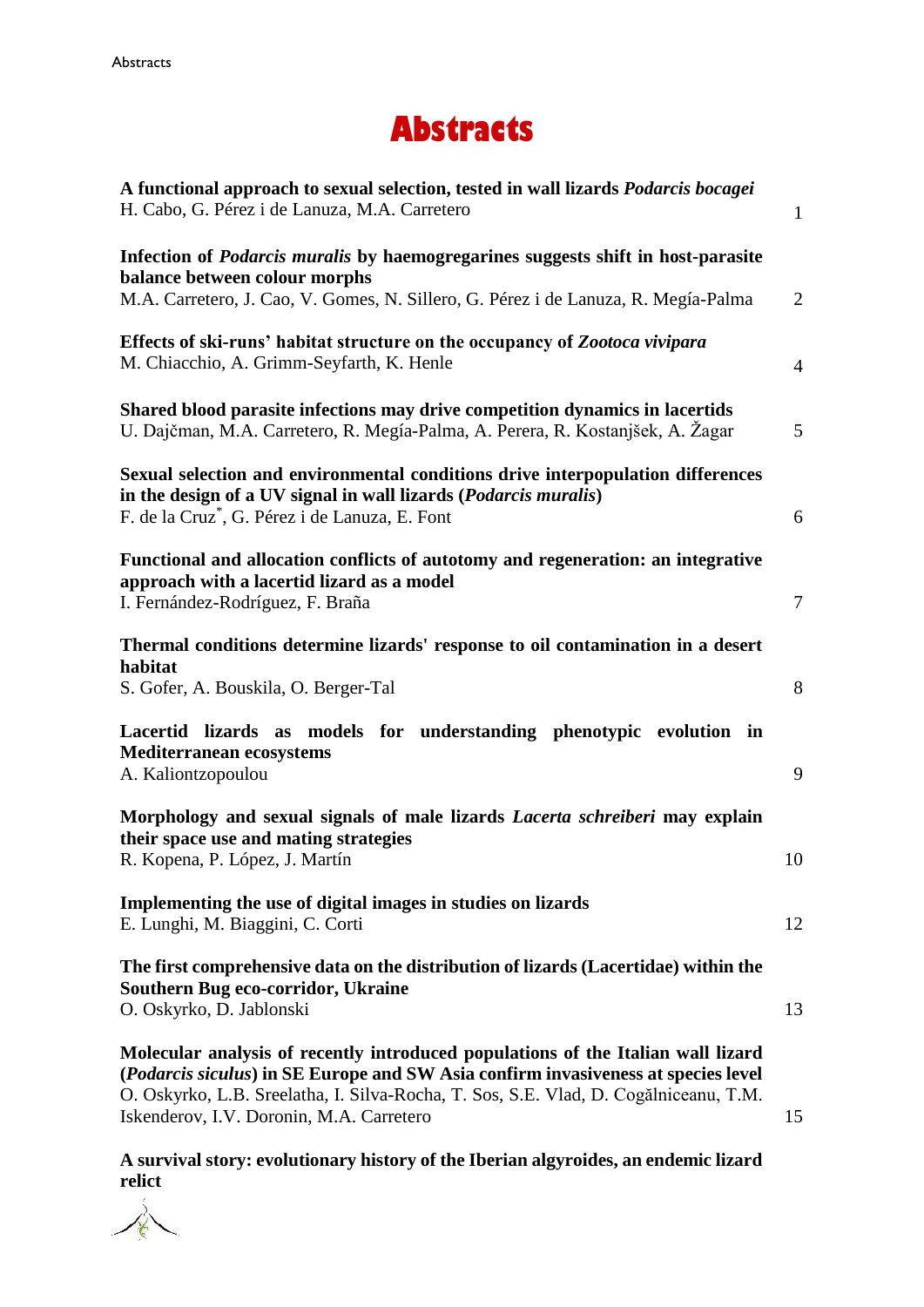| C. Rato, N. Sillero, F. Ceacero, E. García-Muñoz, M.A. Carretero                                                                                                 | 17 |
|------------------------------------------------------------------------------------------------------------------------------------------------------------------|----|
| Linking static allometries to macroevolutionary patterns in green lizards: a test<br>for Rensch's Rule<br>C. Reyes-Puig, U. Enriquez-Urzelai, A. Kaliontzopoulou | 19 |
| Ecophysiological conservativeness and size-mediated plasticity in the high<br>mountain lizard Atlantolacerta andreanskyi confirm its vulnerability to climate    |    |
| change<br>A. S'khifa, M.A. Carretero, D.J. Harris, T. Slimani                                                                                                    | 20 |
| Demographic separation in populations of Desert Chameleons that live in spatial<br>overlap                                                                       |    |
| L. Sagi, A. Bouskila                                                                                                                                             | 21 |
| Do the colour morphs of European wall lizards differ in temporal trends of<br>locomotion?                                                                        |    |
| L.B. Sreelatha, Z. Boratyński, M.A. Carretero, G. Pérez i de Lanuza, D. A Klomp, V.<br>Gomes, P. Andrade, O. Oskyrko                                             | 22 |
| Speciation in rock lizards of the Caucasus: isolation and niche shift<br>D. Tarkhnishvili                                                                        | 23 |
| A contribution to the knowledge on the diet and food preferences of <i>Darevskia</i><br>praticola (Reptilia: Lacertidae)<br>E. Vacheva, B. Naumov                | 24 |
| Phylogeny and biogeography of the Acanthodactylus scutellatus species complex                                                                                    |    |
| in North Africa<br>A. Vicente Liz, D. Rödder, D.V. Gonçalves, G. Velo-Antón, P. Geniez, P.A. Crochet,<br>J.C. $Brito1$                                           | 26 |
| Using scars to infer sexual selection in a polymorphic lizard<br>S.E. Vlad, D.A. Klomp, G. Perez i de Lanuza, Z. Boratyński, M.A. Carretero                      | 28 |
| Biological interactions and traits of metabolism in two sympatric lacertids<br>A. Žagar, U. Dajčman, R. Megía-Palma                                              | 29 |
| Microhabitat use, activity and selected temperatures of sympatric <i>Iberolacerta</i><br>horvathi and Podarcis muralis<br>A. Žagar, V. Gomes, N. Sillero         | 30 |

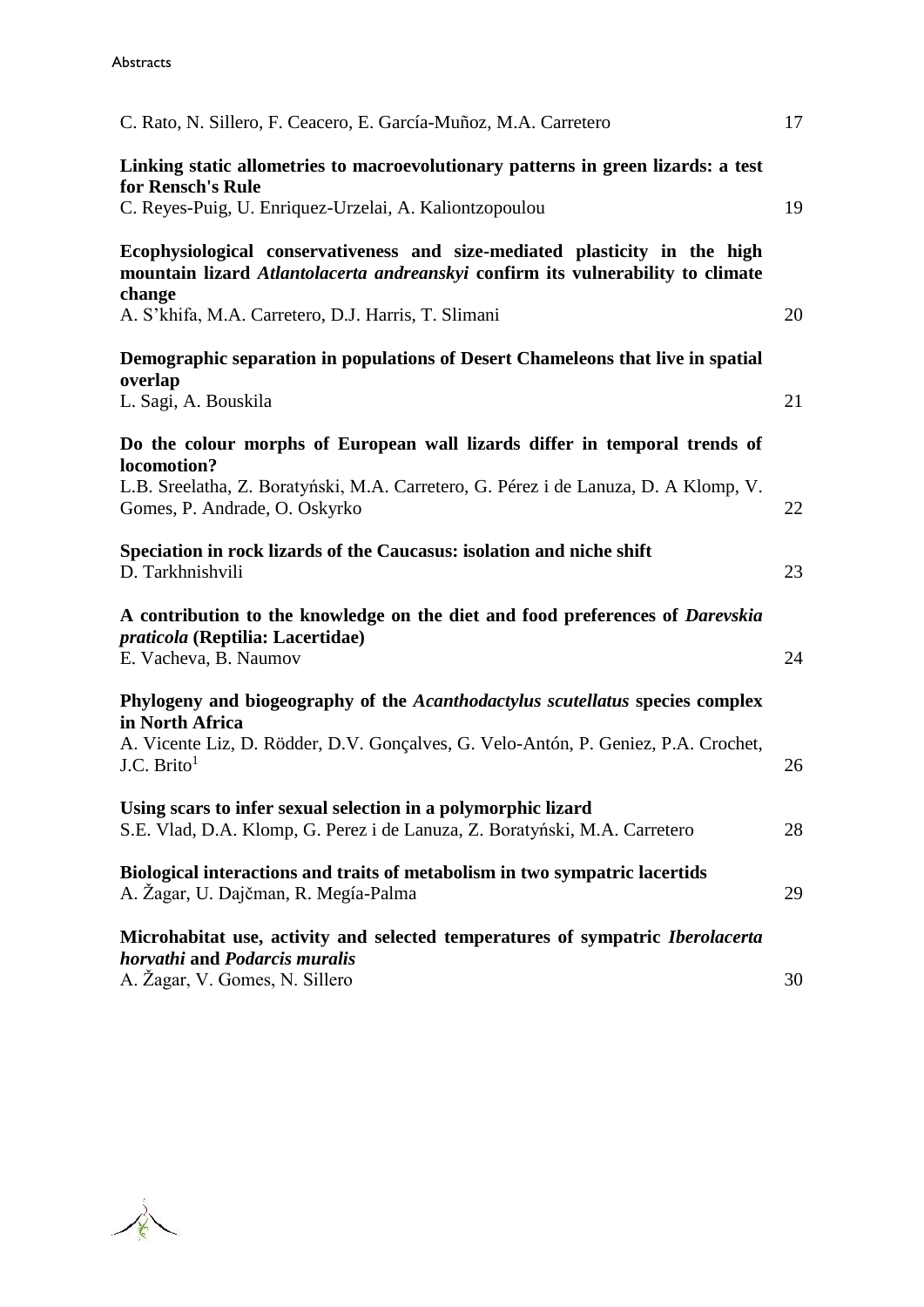### **A functional approach to sexual selection, tested in wall lizards** *Podarcis bocagei*

Hélder Cabo<sup>1,2,\*</sup>, Guillem Pérez i de Lanuza<sup>1,4</sup>, Miguel A. Carretero<sup>1,2</sup>

*<sup>1</sup>CIBIO, InBIO – Research Network in Biodiversity and Evolutionary Biology, Universidade do Porto, Campus de Vairão, Rua Padre Armando Quintas, 4485-661 Vairão, Portugal*

*<sup>2</sup>Departamento de Biologia, Faculdade de Ciências da Universidade do Porto, Rua do Campo Alegre, 4169-007 Porto, Portugal*

*<sup>4</sup>Cavanilles Institute of Biodiversity and Evolutionary Biology, University of Valencia. APDO 22085, 46071 València, Spain*

*\*Corresponding author: H. Cabo [\(helder\\_cabo1@hotmail.com\)](mailto:helder_cabo1@hotmail.com)*

Male lacertids bite conspecific females during copulation attempts but also bite other males during agonistic encounters. This type of behaviour results in temporary marks on both males and females which can serve as an indirect measure of the intensity of sexual selection. Scar pattern can be associated with population traits driving sexual selection (e.g. density, competition intensity), emerging from sexual selection (e.g. sexual dimorphism) or resulting from behavioural diversity (colour polymorphism). Here, inguinal copulation marks on females, and head and chest marks on males of *Podarcis bocagei* were quantified to indirectly infer the intensity of male choice on females and male-male competition across colour morphs and populations under different degrees of sexual dimorphism. In parallel, staged contests between *P. bocagei* males within the same population were performed in order to determine possible variation in aggression levels and the probability of success between morphs. Indeed, scar pattern varied between morphs and populations under different sexual selective pressures while aggression levels and the success in agonistic encounters as well as the number of interactions producing scars were not only associated to size and size disparity between the interacting males but also on their colour morphs. Methodological repercussions and significance for colour polymorphism are discussed.

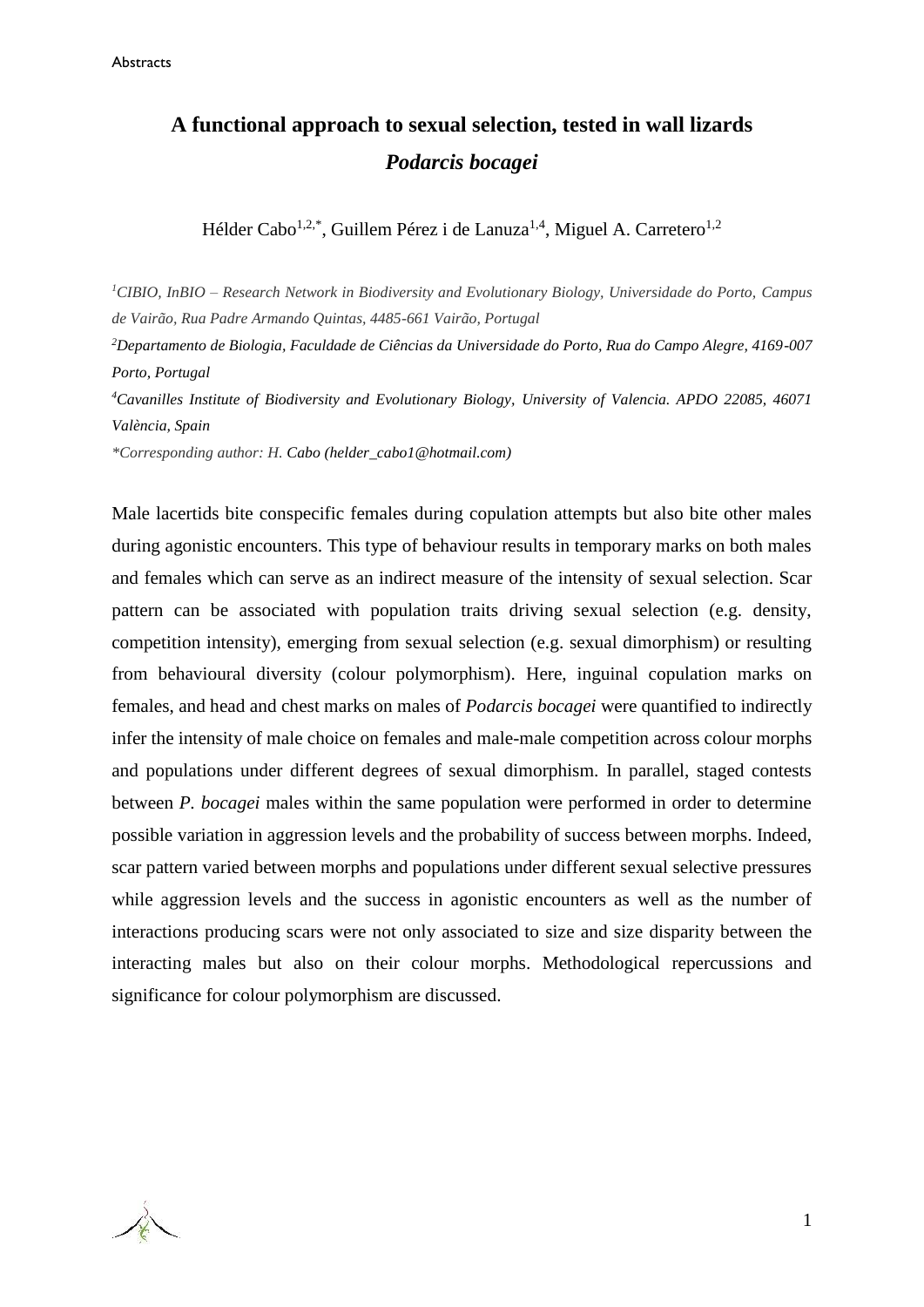### **Infection of** *Podarcis muralis* **by haemogregarines suggests shift in host-parasite balance between colour morphs**

Miguel A. Carretero<sup>1,2,\*</sup>, Julia Cao<sup>1</sup>, Verónica Gomes<sup>1</sup>, Neftalí Sillero<sup>3</sup>, Guillem Pérez i de Lanuza<sup>1,4</sup>, Rodrigo Megía-Palma<sup>1,5</sup>

*<sup>1</sup>CIBIO, InBIO – Research Network in Biodiversity and Evolutionary Biology, Universidade do Porto, Campus de Vairão, Rua Padre Armando Quintas, 4485-661 Vairão, Portugal*

*<sup>2</sup>Departamento de Biologia, Faculdade de Ciências da Universidade do Porto, Rua do Campo Alegre, 4169-007 Porto, Portugal*

*<sup>3</sup>CICGE, Centro de Investigação em Ciências Geo-Espaciais, Faculdade de Ciências da Universidade do Porto, Alameda do Monte da Virgem, 4430-146 Vila Nova de Gaia, Portugal*

*<sup>4</sup>Cavanilles Institute of Biodiversity and Evolutionary Biology, University of Valencia. APDO 22085, 46071 València, Spain*

*<sup>5</sup>Universidad de Alcalá, Department of Biomedicine and Biotechnology, Parasitology Area, School of Pharmacy, 28805, Alcalá de Henares, Spain*

*\*Corresponding author: M.A. Carretero [\(carretero@cibio.up.pt\)](mailto:carretero@cibio.up.pt)*

Although host-parasite interactions result from an evolutionary arms race between host and parasite, the contemporary infection patterns within a given host species are shaped by the balance between parasitisation and other selective forces. While ontogeny and sex are already well known to affect parasitaemia levels in lacertid lizards, other host traits may be also involved. In particular, polymorphic species consisting of alternative discrete phenotypes (morphs) differing in several biological functions could represent different host-parasite balances. We tested this hypothesis by examining the infestation by haemogregarines of the common wall lizard, *Podarcis muralis*, a polymorphic lacertid encompassing up to three pure morphs (white, yellow, and orange) plus two mosaic morphs (orange-white and orangeyellow). Prevalence and intensity were recorded from two Pyrenean datasets: a) an extensive sampling of 161 lizards encompassing two northern slope populations with adults of both sexes and five colour morphs, and b) an intensive sampling of 60 adult males (20 of each pure morph) from a single population in the southern slope, which were analysed separately using Generalized Mixed-Models (GLMM). As expected, both infestation parameters depended on host-size (longer parasite exposure with age) and, in the extensive dataset, also on host-sex (males involved in reproduction more frequently and intensively parasitized). However, morph entered in all the parasitisation models for both datasets. In the extensive dataset, yellow

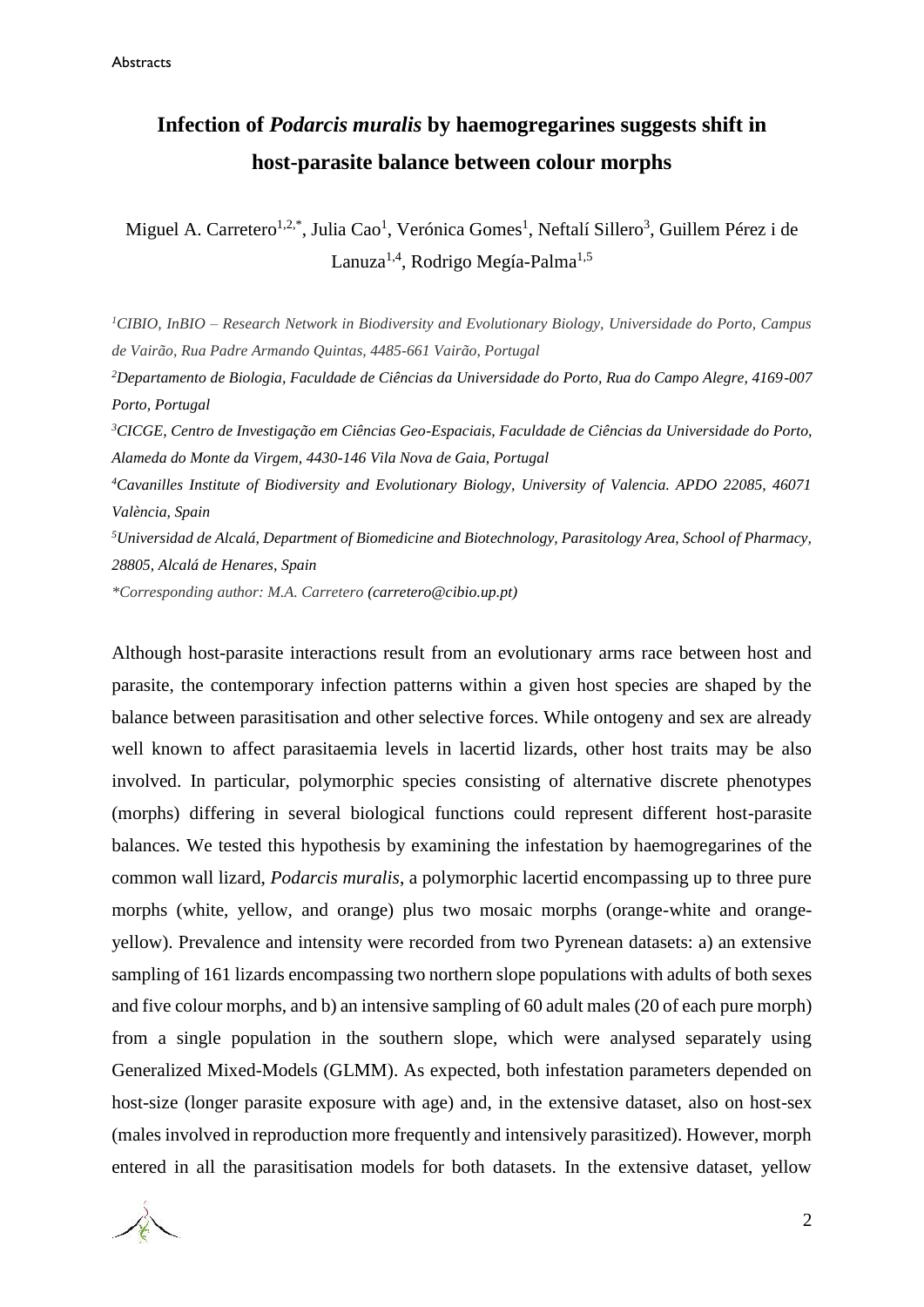individuals regardless their sex and size tended to be less frequently infected than the other four morphs. In the intensive dataset, white individuals attained the highest prevalence and were the only morph increasing intensity with size. Considering that previous investigations on these polymorphic populations indicate that only the orange morph differs from the others in space use and hydric physiology while the yellow morph differs in behavioural personality, the current results suggest that variation in parasitisation across morphs is not due to different exposure to parasites or their vectors but to different host response and, hence, represents a genuine shift in host-parasite balance. The subjacent causes should be investigated with more populations and other polymorphic species.

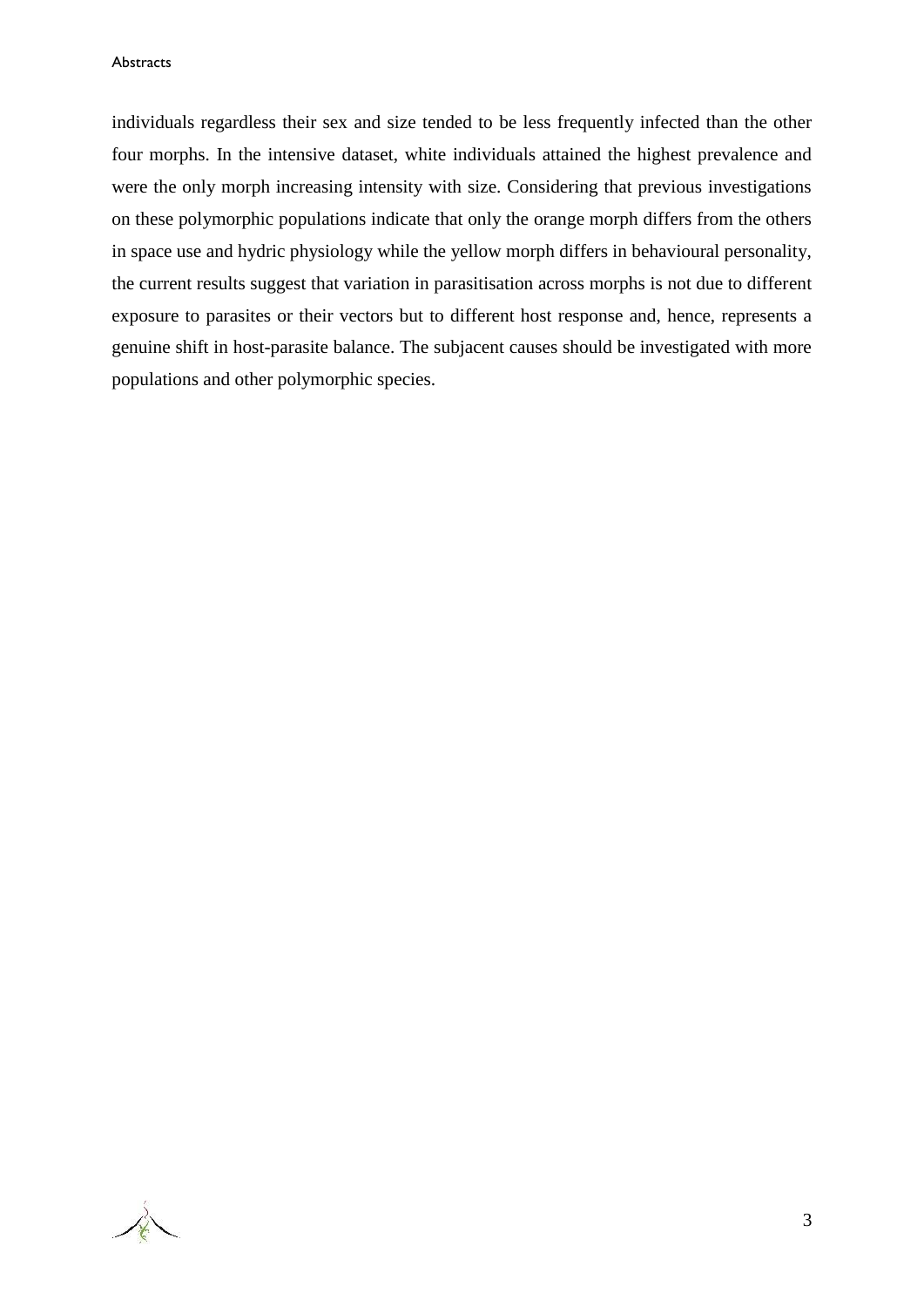#### **Effects of ski-runs' habitat structure on the occupancy of** *Zootoca vivipara*

Michele Chiacchio<sup>1,2\*</sup>, Annegret Grimm-Seyfarth<sup>1</sup>, Klaus Henle<sup>1</sup>

*<sup>1</sup>UFZ – Helmholtz Centre for Environmental Research, Department of Conservation Biology & Social-Ecological Systems, Permoserstr. 15, 04318 Leipzig, Germany*

*<sup>2</sup>Zoological Research Museum Alexander Koenig, Adenauerallee 160, 53113 Bonn, Germany*

*\*Corresponding author: M. Chiacchio [\(michele.chiacchio@ufz.de\)](mailto:michele.chiacchio@ufz.de)*

Despite the rich biodiversity, montane and alpine areas are intensively threatened by climate change and land-use modifications, such as the construction and maintenance of ski-resorts. In this study, we used multi-season occupancy analysis to investigate occupancy and colonization/extinction probability of *Zootoca vivipara* at two distinct spatial scales in Paneveggio-Pale di San Martino Nature Park and local ski-resorts in Trentino (IT). Specifically, we investigated the distribution of the species within the landscape and its habitatuse strategies within ski-runs. The landscape-level analysis showed how *Z. vivipara* occupancy is mainly driven by distance from a water source and vegetation height, while the extinction process is caused by long-term climatic trends, such as previous summer precipitation and winter mean temperatures. On the other hand, the habitat-level analysis showed that *Z. vivipara* occupancy on ski-runs increases closer to the ecotone, while removal of bushes leads to an increasing extinction risk. Overall, our results from the landscape-level analysis confirm the importance of humid area for the species, while the habitat-level ones indicate a strong dependance on the habitat surrounding the ski-runs. The lizards seem to prefer ski-runs cutting through forested areas over those surrounded by meadows. There, they focus their presence toward the edge of the ski-runs where they can take advantage of both the richer availability of natural refuges found outside the margins of the ski-runs and the more open area of the skiruns for thermoregulation. These behaviors are in line with that of other reptiles' habitat-use strategies and provides new insights on the effects of ski-runs on alpine fauna.

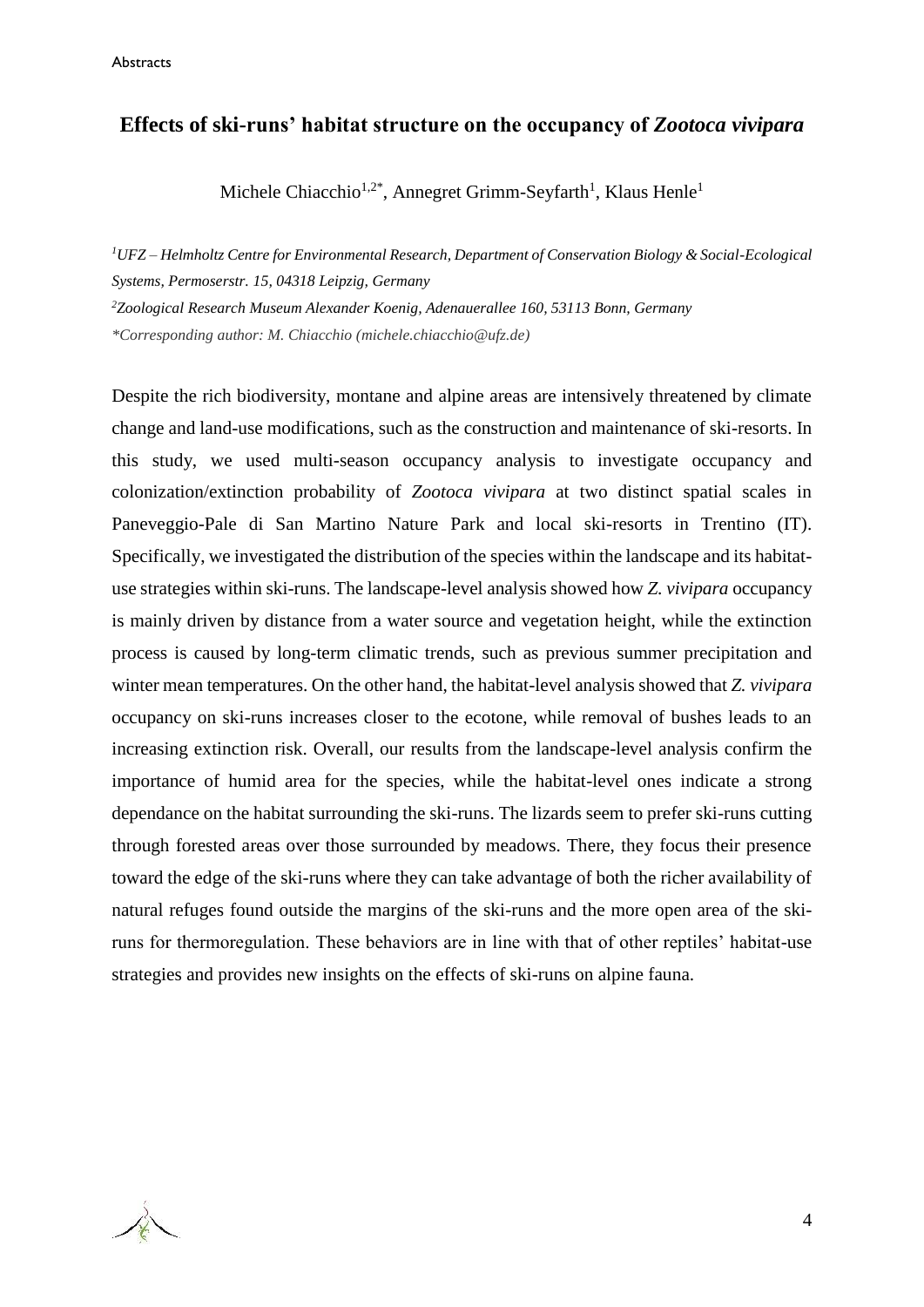### **Shared blood parasite infections may drive competition dynamics in lacertids**

Urban Dajčman<sup>1\*</sup>, Miguel A. Carretero<sup>2,3</sup>, Rodrigo Megía-Palma<sup>2,4</sup>, Ana Perera<sup>2</sup>, Rok Kostanjšek<sup>1</sup>, Anamarija Žagar<sup>2,5\*</sup>

*<sup>1</sup>Biotechnical Faculty of the University of Ljubljana, Jamnikarjeva 101, 1000 Ljubljana, Slovenia <sup>2</sup>CIBIO, InBIO – Research Network in Biodiversity and Evolutionary Biology, Universidade do Porto, Campus de Vairão, Rua Padre Armando Quintas, 4485-661 Vairão, Portugal*

*<sup>3</sup>Departamento de Biologia, Faculdade de Ciências da Universidade do Porto, Rua do Campo Alegre, 4169-007 Porto, Portugal*

*<sup>4</sup>Universidad de Alcalá, Department of Biomedicine and Biotechnology, Parasitology Area, School of Pharmacy, 28805, Alcalá de Henares, Spain*

*<sup>5</sup>Departement of Organisms and Ecosystem Research, National Institute of Biology, Večna pot 111, SI-1000 Ljubljana, Slovenia*

*\*Corresponding author: U. Dajčman [\(urban.dajcman@gmail.com\)](mailto:urban.dajcman@gmail.com)*

We set out to analyze the haemogregarine blood parasites infecting two competing lizard species, *Iberolacerta horvathi* and *Podarcis muralis*, in syntopic and allotopic populations with the idea of observing potential differences in their parasite prevalence and infection intensity. Host species, in our case lizards, may differ in their ability to fight of parasitic infection and this ability might be further impacted by other ecological dimensions, such as competition, that influence their behavioral and physiological state. We confirmed parasitic infection with haemogregarine parasites belonging to the genus *Karyolysus* in both species. Using the 18S rRNA gene, we identified six new *Karyolysus* haplotypes clustering with other Central and Eastern European samples, and shared between both lizard hosts. We detected infections by haemogregarines at all sampled sites and over 50% individuals were parasitized. Overall, *I. horvathi* was more frequently and also more intensely parasitized than *P. muralis*. Males of both species tended to be more frequently infected and showed a higher infection intensity. In line with the hypothesis of a higher susceptibility to parasites under competition, we observed higher infection rates in *I. horvathi* when syntopic with *P. muralis*. This pioneering study sheds light on the complex ecological interaction between competing lizards. Further studies are needed to understand the role of parasites in systems of sympatric host species.

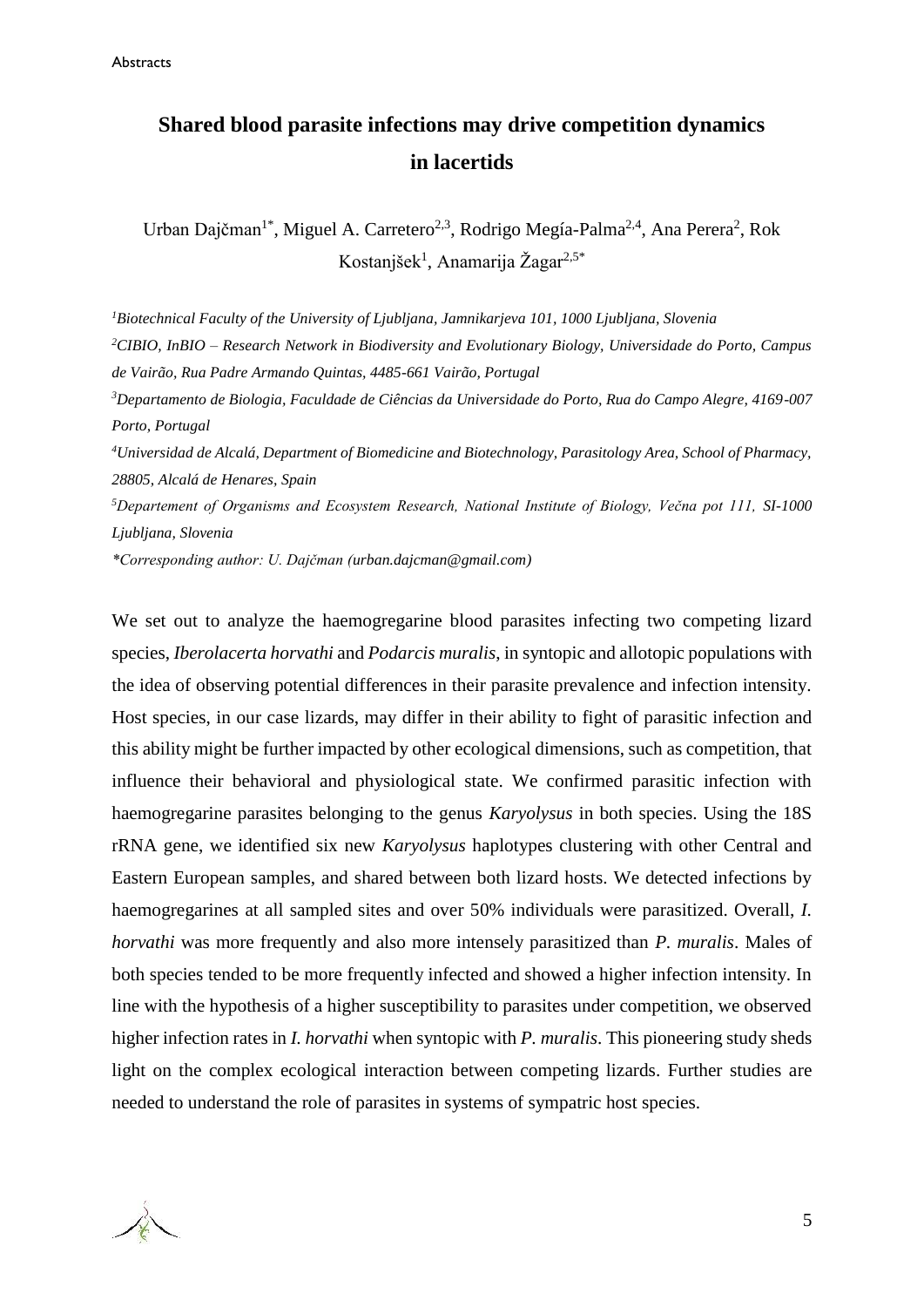### **Sexual selection and environmental conditions drive interpopulation differences in the design of a UV signal in wall lizards (***Podarcis muralis***)**

Ferran de la Cruz\* , Guillem Pérez i de Lanuza, Enrique Font

*Cavanilles Institute of Biodiversity and Evolutionary Biology, University of Valencia, Valencia, Spain \*Corresponding author: F. de la Cruz (delacruz.ferran@gmail.com)*

Studying variation in the design of a signalling trait is important as it may give us clues to the underlying selective processes and the type of information revealed by the signal. Male European wall lizards (*Podarcis muralis*) have conspicuous ultraviolet (UV)-blue patches in their flanks that are displayed during social interactions. In this study, we use spectrophotometric data from ca. 2000 adult males from 56 Pyrenean populations to examine intra- and inter- population variability of this coloration. Overall, we found a relationship between UV-blue patch variables (hue, chroma, luminance, area, number of patches) and morphological traits related to male quality (SVL, head size, body weight). We also found that variation in UV-blue patches is associated with inter-population differences in sexual dimorphism and environment (altitude, cloudiness, temperature seasonality). These results agree with previous work showing that UV-blue patches may act as condition-dependent signals providing information on male resource holding potential, but also highlight that these signals vary geographically, as signallers adjust them in response to social and environmental conditions.

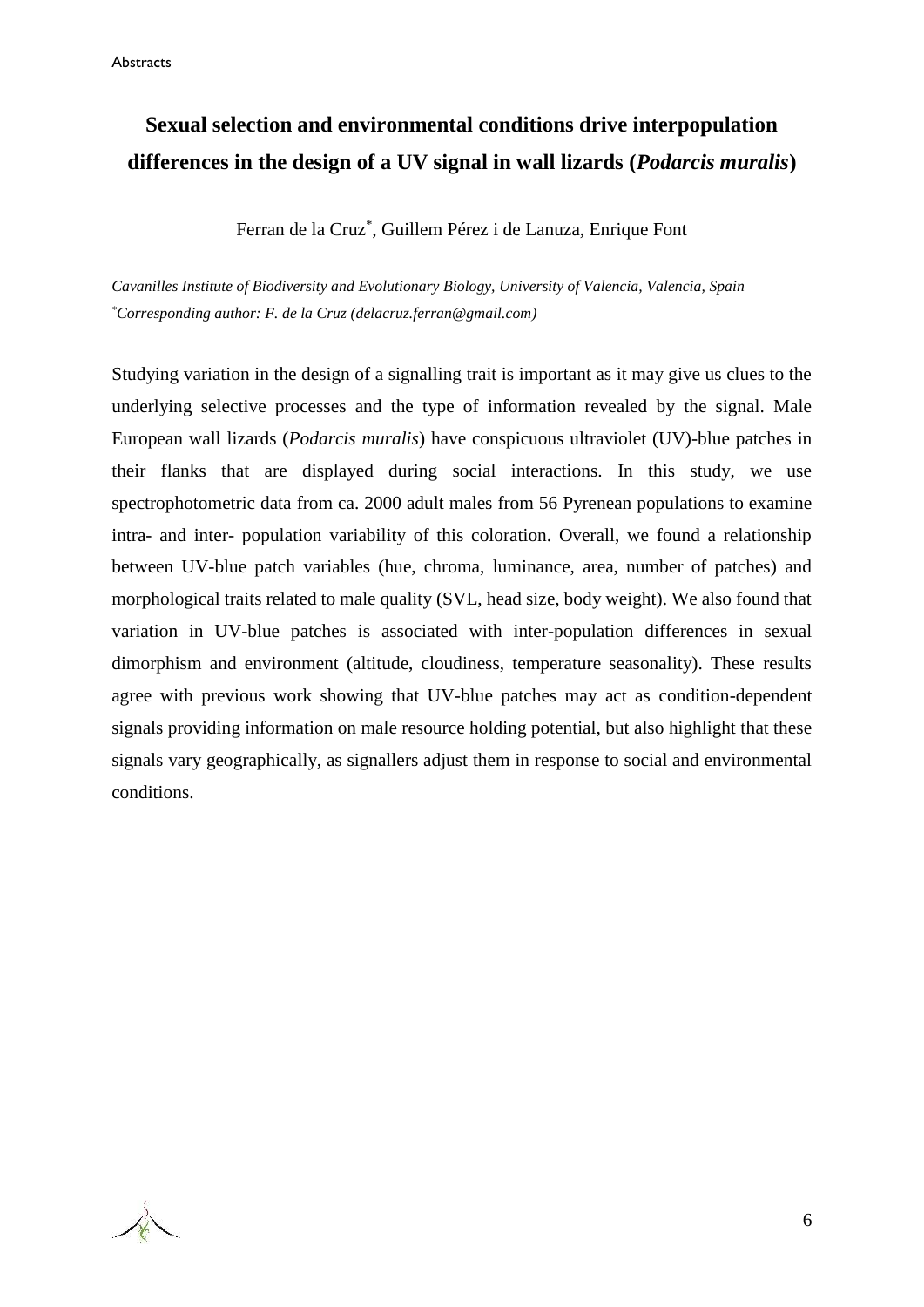### **Functional and allocation conflicts of autotomy and regeneration: an integrative approach with a lacertid lizard as a model**

Irene Fernández-Rodríguez<sup>1,2\*</sup>, Florentino Braña<sup>1</sup>

*<sup>1</sup>Department of Organisms and Systems Biology (Zoology), University of Oviedo, Oviedo 33071, Spain <sup>2</sup>Research Unit of Biodiversity (UMIB, UO/CSIC/PA), University of Oviedo, Mieres, Spain \*Corresponding author: I. Fernández-Rodríguez [\(irefdezrguez@hotmail.com\)](mailto:irefdezrguez@hotmail.com)*

Life-histories are shaped by decisions about the phenology and distribution of the limited energy and materials that organisms acquire and metabolically process. Allocation conflicts may arise when more than one trait simultaneously require energy or materials from the same storage, leading to a competition between traits and to a potential allocation trade-off. Autotomy, which is the ability to self-induce the shed of a body part in response to threats, is commonly used by lizards as an antipredator mechanism. The regeneration of the detached parts evolved in many cases to allow the restoration of the lost capacities after autotomy, but it may trade-off with other highly demanding processes like reproduction or growth. The balance between the costs and benefits of these two adaptations is the key to their selection, and integrating these different approaches is essential for the interpretation of their evolution. Under such framework, we investigated the different costs of autotomy and regeneration using the wall lizard *Podarcis muralis* as a model, approaching to the multiple aspects that may be affected. Adult wall lizards showed decreased locomotor performance after tail loss, but these capacities were apparently restored after the completion of caudal regeneration. Adult individuals also altered their behavior, intensifying pattern with antipredator significance that likely diminish the probability of detection by predators. Regarding the energy costs of regeneration, tailless hatchlings showed lower body growth rates than non-regenerating ones, particularly when facing situations of resources scarcity. Moreover, caudal regeneration caused a reduction in the concurrent reproductive investment of adult females, which was greater under an income breeder than a capital breeding strategy. Besides, the amount of regenerated tail was negatively correlated with the investment in reproduction. Ultimately, the resolution of these costs and trade-offs may vary between species and ontogenetically within the same species (e.g., juveniles vs. adults).

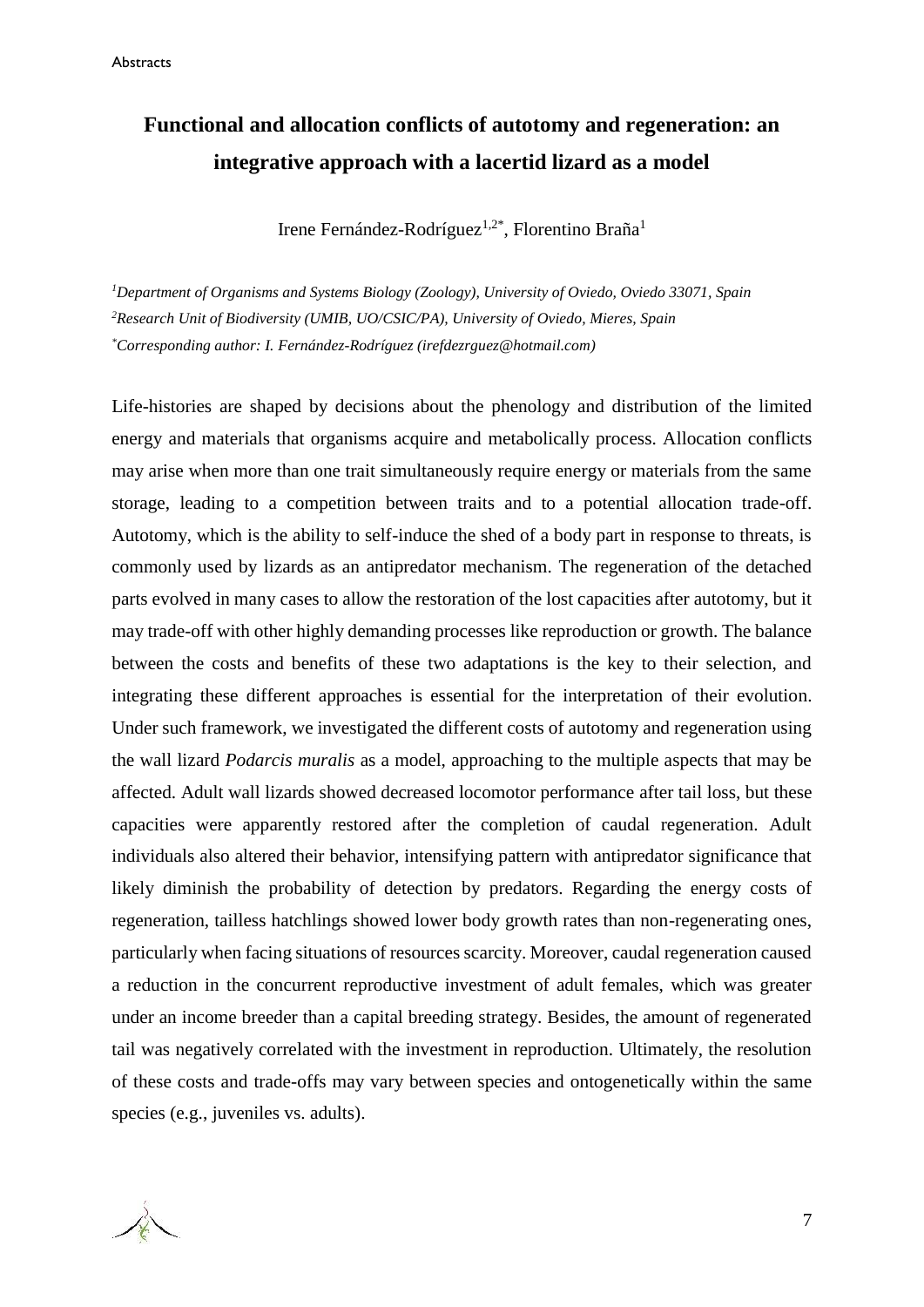### **Thermal conditions determine lizards' response to oil contamination in a desert habitat**

Shahar Gofer\* , Amos Bouskila, Oded Berger-Tal

*The Jacob Blaustein Institutes for Desert Research, Ben Gurion University, Sde Boker Campus, Midreshet Ben Gurion, Israel* 

*\*Corresponding author: gofersh@post.bgu.ac.il*

On December 2014, 'Avrona Nature Reserve, a unique, hyper-arid habitat in southern Israel, was polluted by crude oil from a severed pipeline. Surveys in the reserve following the spill event found that some species of local lizards avoid oil, while other closely related species were found more frequently on oil polluted areas. These results raised the question: why do these species react differently to oil polluted soil? We examined three species (two nocturnal geckos – *Stenodactylus doriae* and *Stenodactylus sthenodactylus*, and one diurnal lizard – *Acanthodactylus opheodurus*) in semi-natural arenas divided into quarters containing natural and oil polluted soils. We placed petri dishes with varying amounts of food (mealworm) on each quarter, and underground heating pads in clean quarters (heating operated according to the experimental balanced design). We measured how soil type, thermal conditions and food availability interact to shape lizards' habitat preferences by videotaping each arena 24 hours a day for six days and calculating how much time each lizard spent in each micro-habitat. We found that species responded differently to the treatments. *S. doriae* and its sister species *S. sthenodactylus* both spent more time on clean heated areas, and less time on oil and clean unheated areas. *A. opheodurus* showed no apparent preference for any micro-habitat. Food availability did not affect *Stenodactylus* species, while *A. opheodurus* stayed slightly more in shelter when we provided more food on oil. Our results illuminate the mechanisms underlying how animals cope with sudden disturbances and the possible impacts of oil spills on ectothermic species in desert areas.

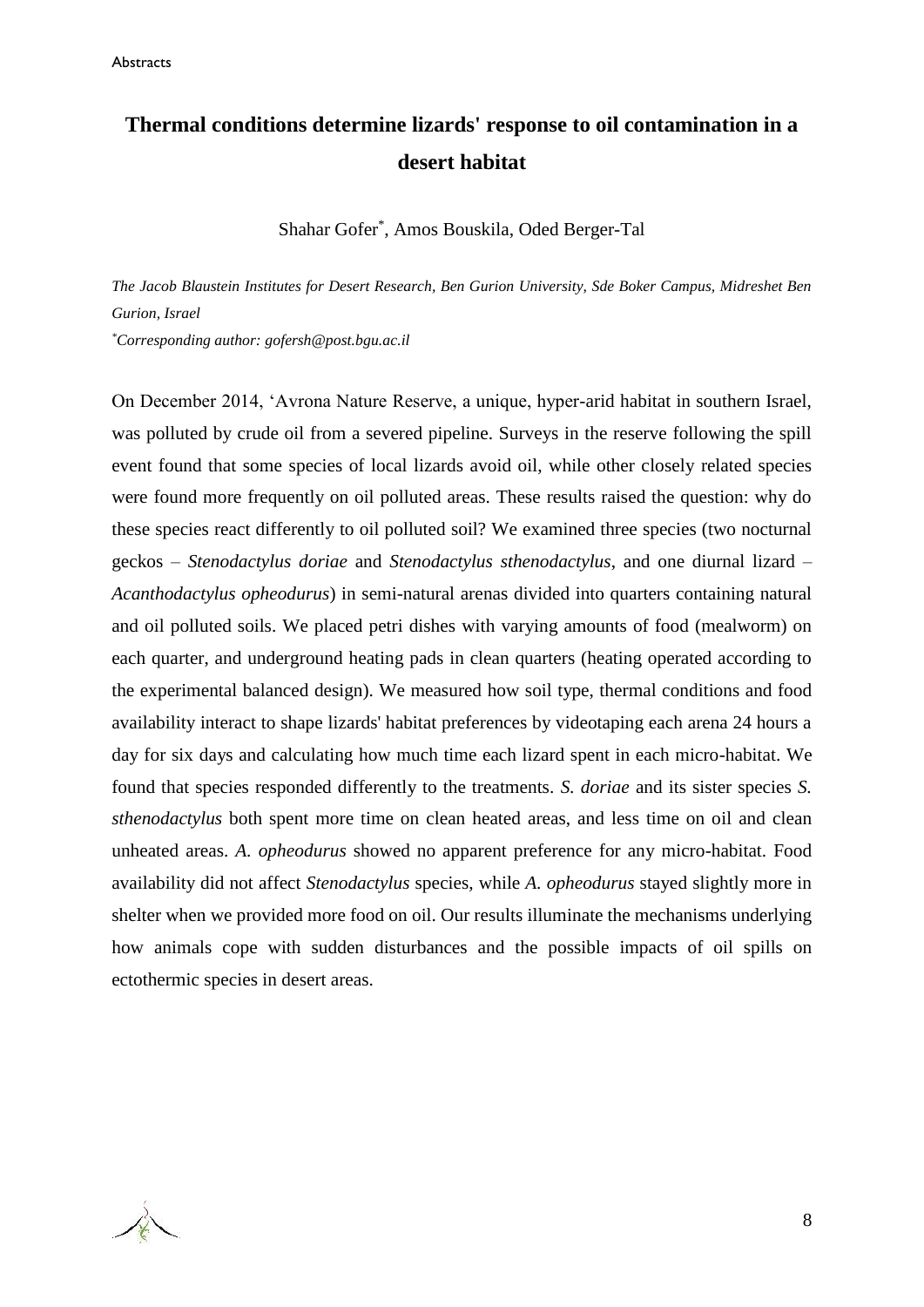### **Lacertid lizards as models for understanding phenotypic evolution in Mediterranean ecosystems**

Antigoni Kaliontzopoulou<sup>1,2</sup>

*<sup>1</sup>Department of Evolutionary Biology, Ecology and Environmental Sciences, and Biodiversity Research Institute (IRBio), Universitat de Barcelona, E-08028 Barcelona, Catalonia, Spain <sup>2</sup>CIBIO/InBIO, Centro de Investigação em Biodiversidade e Recursos Genéticos da Universidade do Porto, Campus de Vairão, 4485-661 Vairão Portugal [\(antkal@gmail.com\)](mailto:antkal@gmail.com)*

Lizards have long been used as major model organisms for understanding how phenotypes evolve, and lacertids are no exception. The diverse community of lacertids that inhabit the Mediterranean Basin is outstanding in several aspects: occupying the dynamic structural habitats and climatic environments of the area, they have diversified in the numerous islands of the Mediterranean and surrounding continental areas, in close coexistence with human activities. Under the influence of these special conditions, they have evolved a variety of body sizes, shapes, and colours, with particularities that may characterize entire species or clades, but that frequently also appear within very short timescales. All these characteristics provide remarkable examples for addressing how morphological diversity evolved, making lacertids an emblematic component of the Mediterranean fauna. Here, I will review how linking comprehensive data on morphological variation to its functional consequences, and combining this with information on environmental factors and on the genetic background of populations and species, we gain a better understanding of how the unique characteristics of Mediterranean ecosystems have shaped lacertid phenotypic diversity across individuals, populations and species.

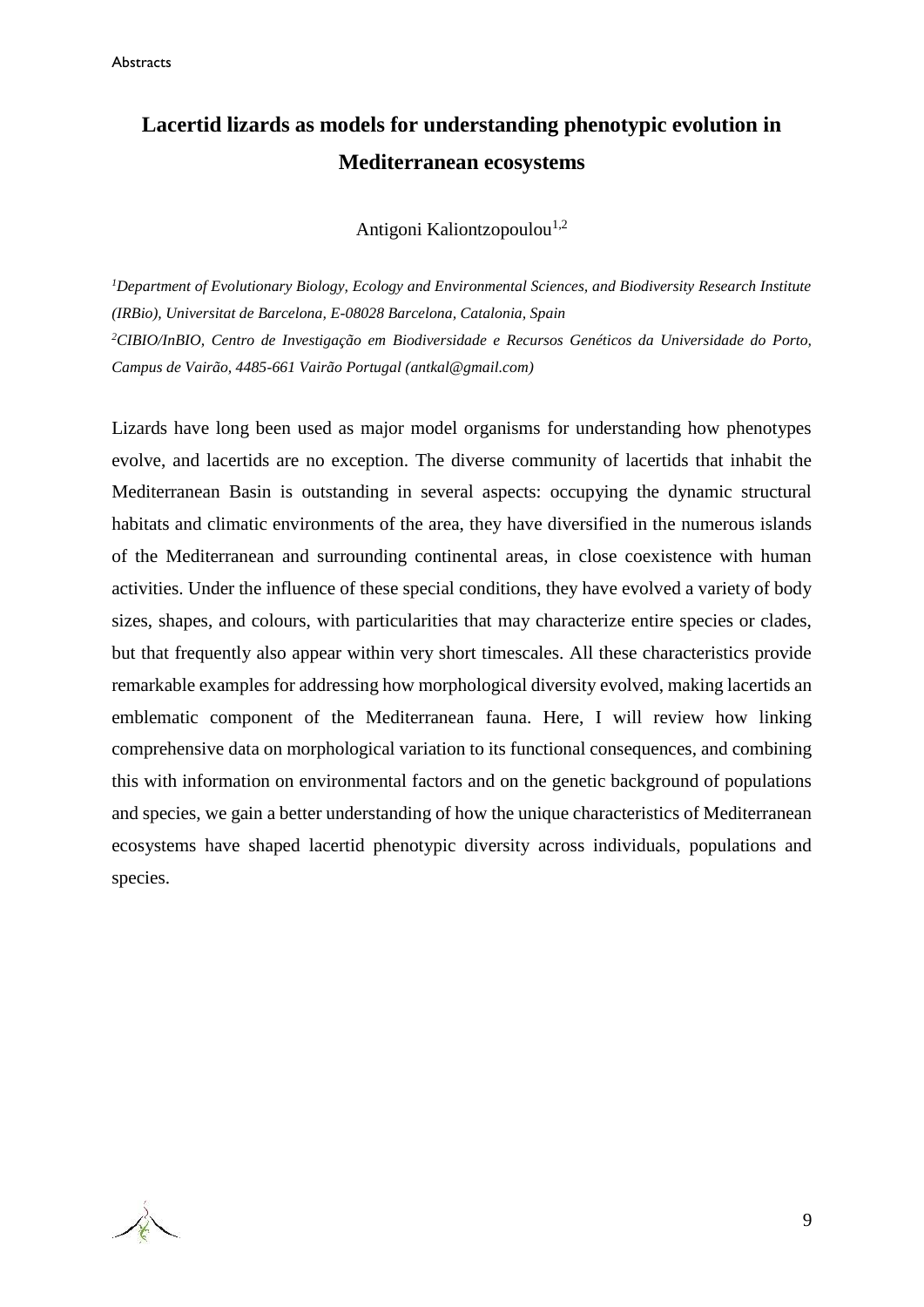### **Morphology and sexual signals of male lizards** *Lacerta schreiberi* **may explain their space use and mating strategies**

Renáta Kopena<sup>1,2\*</sup>, Pilar López<sup>2</sup>, José Martín<sup>2</sup>

*<sup>1</sup>Evolutionary Ecology Research Group, Institute of Ecology and Botany, ELKH Centre for Ecological Research, H-2163 Vácrátót, Alkotmány u. 2-4., Hungary <sup>2</sup>Departamento de Ecología Evolutiva, Museo Nacional de Ciencias Naturales, CSIC. José Gutiérrez Abascal 2, E-28006 Madrid, Spain \*Corresponding author: R. Kopena (kopena.renata@ecolres.hu)*

The movement patterns and space use of animals can reveal the social relationships and mating behavior of a species. This study investigated the home-range size of male Iberian green lizards (*Lacerta schreiberi*), the intra- and intersexual overlapping between home ranges and their relationship with sexual signals. We aimed to analyze how the characteristics of the morphological and sexual signals of an individual can influence its space use and the consequence of home range size and overlapping. We found that males with more traits signaling dominance (i.e., more intensive UV-blue throat coloration and relatively greater heads) used larger home-ranges, while males with higher  $\alpha$ -tocopherol (= vitamin E) content in chemical signals and with higher number of femoral pores use smaller home-ranges. Males using bigger home ranges overlap not only with more females but more males. However, the presence of bite hurts on the body was not explained by the size of the home-range, neither by the number of overlapping males, but a positive marginal significant relationship was found between the presence of the bite hurts and the dominance of the overlapping males and a positive tendency with the size (age) of the males. The size of home-ranges did not affect the condition of the individuals; however, males with higher vitamin E content in femoral secretion and with higher number of femoral pores, as well as males overlapping with males with larger relative head sizes, were in poorer condition. Males with higher vitamin E content in chemical signals and with higher number of femoral pores moved in smaller areas, avoiding males with more intensive UV-blue throat coloration but overlapping with better quality (greener-backed) females. Results of home-range overlapping of males and females may suggest the existence of two different reproductive tactics of males regarding their space use. Males with larger home-ranges overlapped with more females, likely increase reproductive success by mating with a higher quantity of females. In contrast, males with smaller home-range areas preferred

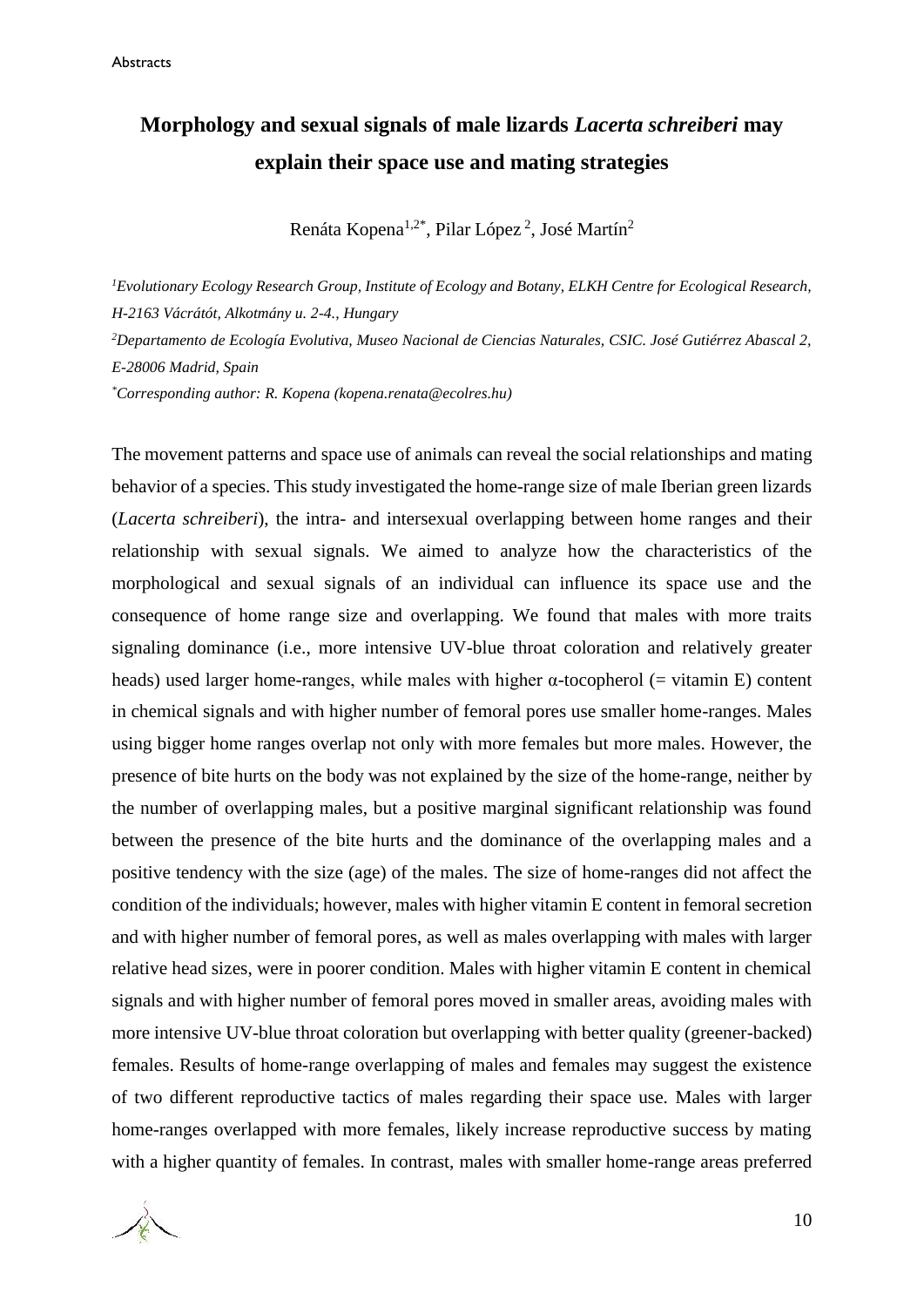overlapping females with greener dorsal coloration, so these males likely increase reproductive success by mating with fewer females but of higher quality. Potentially similar reproductive success with different tactics may be one of the factors that play a role in maintaining multiple sexual signals in males of this species.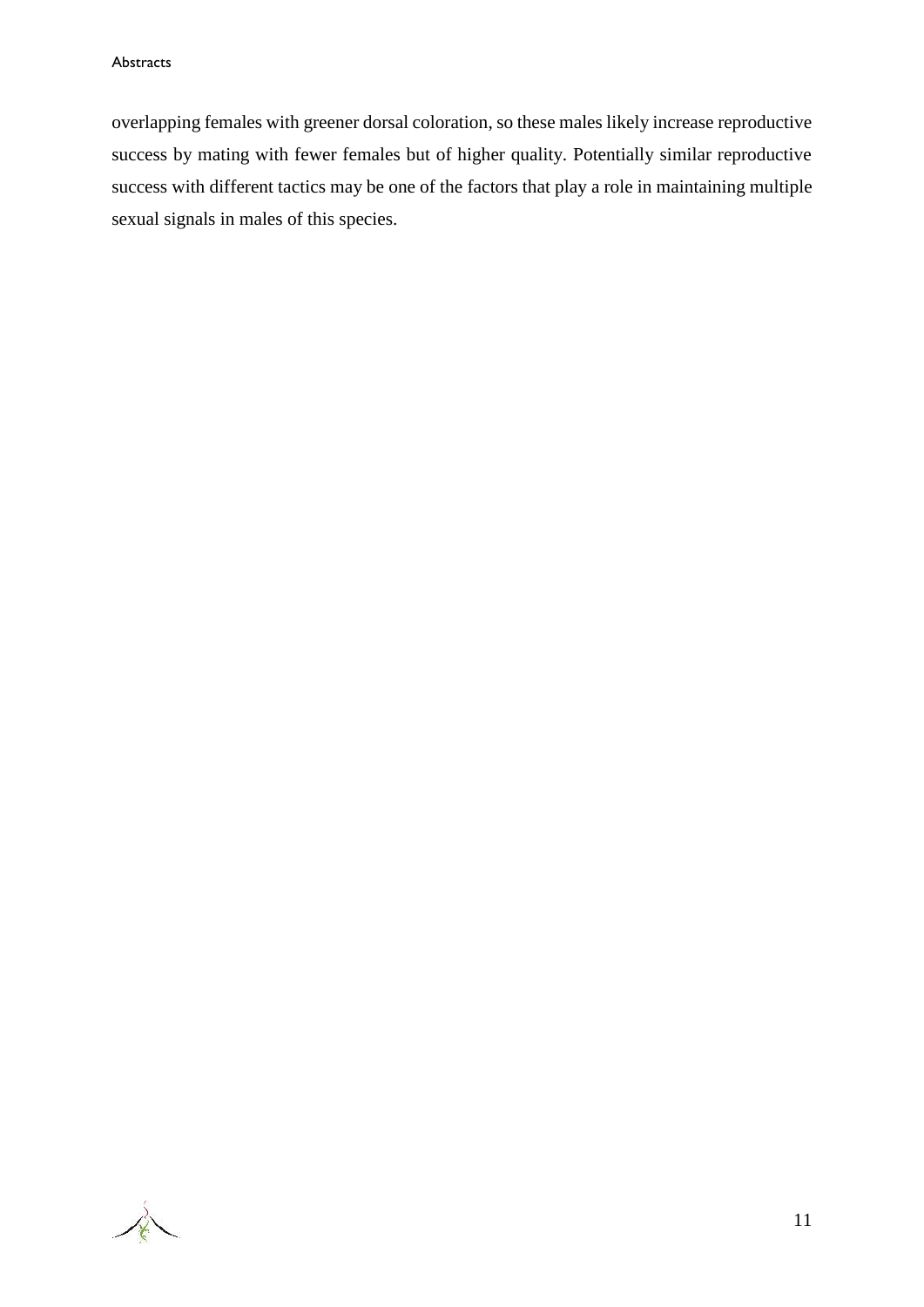#### **Implementing the use of digital images in studies on lizards**

Enrico Lunghi<sup>1,2,3\*</sup>, Marta Biaggini<sup>2</sup>, Claudia Corti<sup>2</sup>

*Division of Molecular Biology, Ruđer Bošković Institute, Bijenicka cesta 54, 10000 Zagreb, Croatia Museo di Storia Naturale, Università degli Studi di Firenze, Via Romana 17, 50125 Firenze, Italy Natural Oasis, via di Galceti 141, 59100 Prato, Italy \*Corresponding author: E. Lunghi (enrico.arti@gmail.com)*

There is increasing use of digital images in zoological and ecological studies, as well as for digitization of museum collections. High-quality images have multiple advantages: they can be handled over and over again without disturbing the individual, they can be "ready-to-use" everywhere at any time, and they can provide additional information that would otherwise be difficult to access. Thanks to their relatively small size, many species of amphibians and reptiles are particularly suitable to record high-quality images; however, specific tests on feasibility and potential uses are still scarce. Here the results of our test on the potential use of digital images to study *Podarcis* lizards are shown. We used as model individuals of *P. siculus* from Tuscany (Italy). We captured 14 lizards in May 2021 with a noose. Individuals were photographed in an on-site portable photo studio that allows to record standardized images. We took two pictures: one from the dorsal view and one from the ventral view. We used a posthoc method to measure the snout-vent length (SVL) from ventral images. Using the same method, we estimated the SVL from the dorsal view and evaluated its reliability. We then evaluated the potential use of a specific software that extrapolates information on individual coloration.

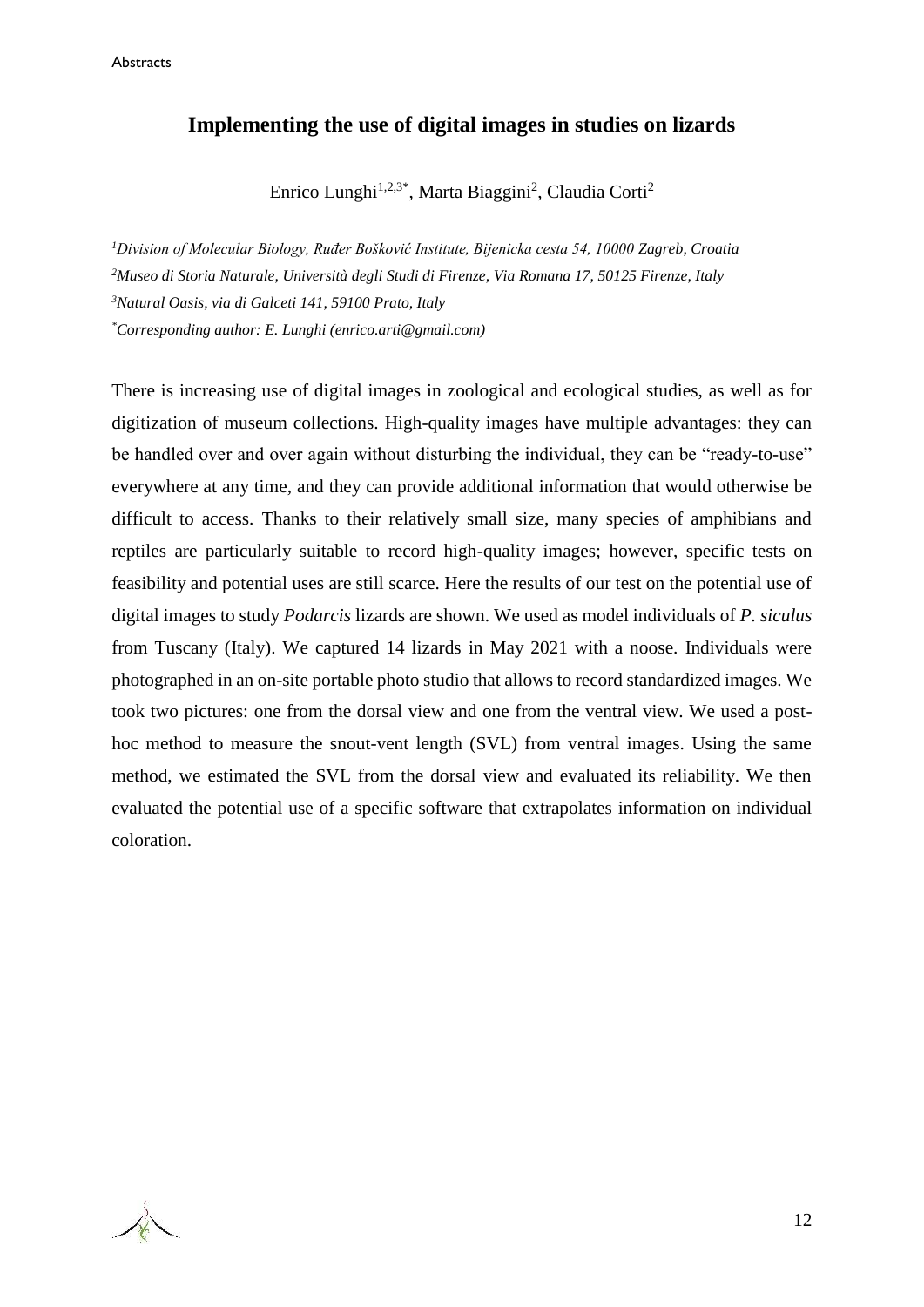### **The first comprehensive data on the distribution of lizards (Lacertidae) within the Southern Bug eco-corridor, Ukraine**

Oleksandra Oskyrko<sup>1, 2\*</sup>, Daniel Jablonski<sup>3</sup>

*NGO «Ukrainian Nature Conservation Group» (UNCG), Gogol 40, 08600, Vasylkiv, Kyiv region, Ukraine Department of Zoology, Faculty of Science, Charles University, Viničná 7, 12844, Prague, Czech Republic Department of Zoology, Comenius University in Bratislava, Mlynská dolina, Ilkovičova 6, 842 15 Bratislava, Slovakia*

*\*Corresponding author: O. Oskyrko (oleksandra.oskyrko@natur.cuni.cz)*

Ukraine, especially in the southern lowland parts, is one of the least studied countries in Europe in terms of the distribution of reptiles. Today many reptile species' populations are declining on a global level. Therefore, the availability of reliable distribution maps is an important component in reptile conservation research. Our study was conducted within the Southern Bug eco-corridor in the steppe zone, Ukraine. The Southern Bug River eco-corridor of the steppe zone is located in the south of Ukraine, Mykolaiv Oblast (Province). It is one of the least known territories in Ukraine and Europe. In this study, we report on the first comprehensive study on the distribution of lizards in this area. This study provides distribution data for 12 species of reptiles in this territory, of which 4 species of lizards, namely *Eremias arguta*, *Lacerta agilis*, *Lacerta viridis*, *Podarcis tauricus*. We compiled 425 records for lizards from published literature (58), from public databases (21), and from field surveys we made in 2016–2020 (346). All records were mapped on to a grid of  $10\times10$  km, representing the 294 cells of the studied area. We present new distributional data for *P. tauricus*. The northernmost populations of *P. tauricus* were so far recorded in the vicinity of Mykolaiv. However, we found new populations further north during our investigations (60–80 km north of the previous reports). For all the other species, our records add new localities that fall within areas where these reptiles were previously reported. Historical records of *E. argumentta* reported from the northern part and along the Southern Bug River to the Black Sea coast. But we found this species only in the south of the region. We hypothesize that we did not find the species in the north because previously suitable habitats have been planted with forests in the 1990s. We observed *L. agilis* relatively rarely and had significant gaps in the distribution in parts of the oblast. Most of the individuals of this species have been observed near fields, gardens or pastures. The most abundant species was *L. viridis* with the highest number of sightings,

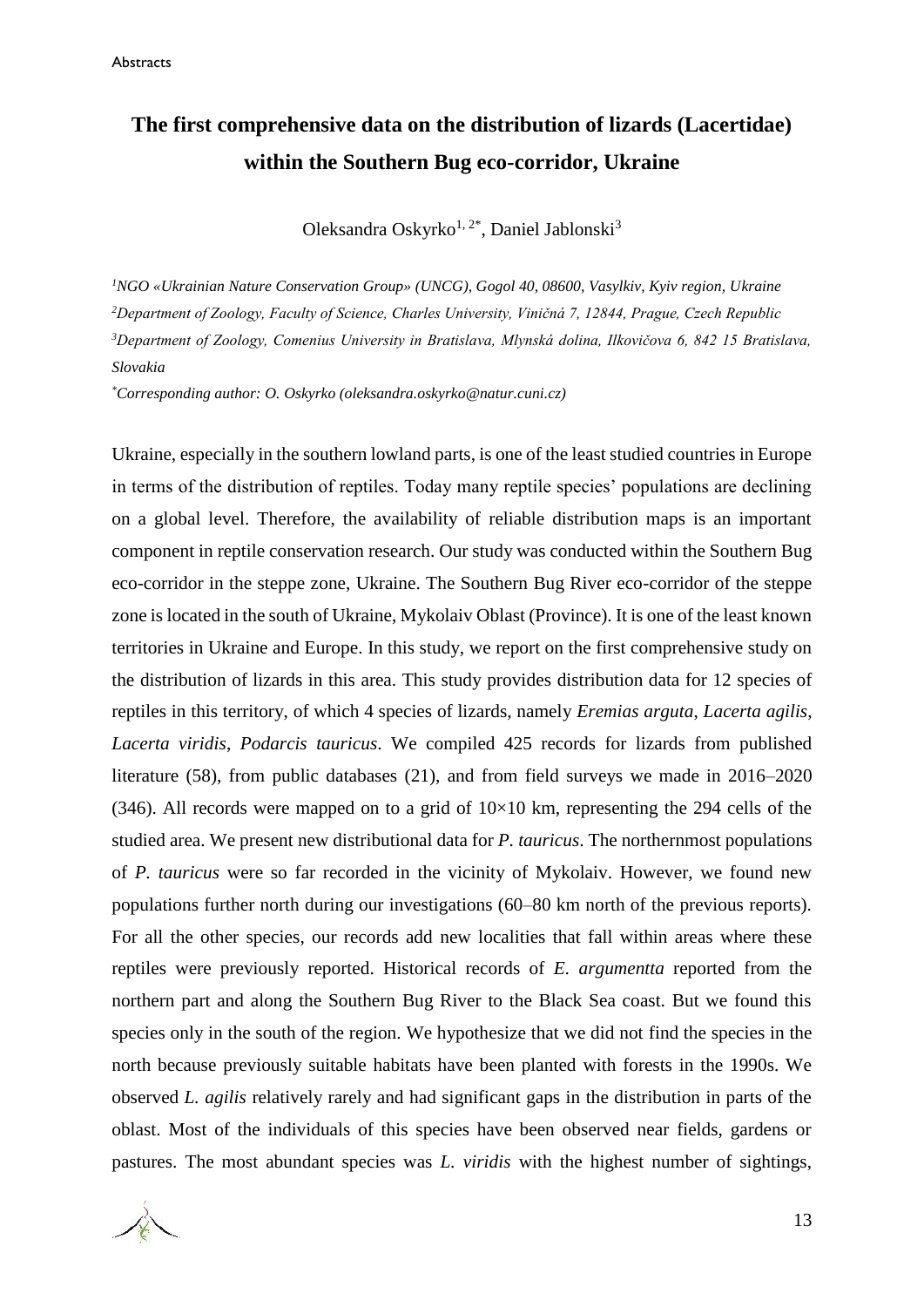**Abstracts** 

probably because it is an easily detectable species. Also, this species represented by numerous records per grid cell showed higher values in the percentage of observations in comparison to the percentage of occupied grid cells. The frequency distribution lizards of specific grid occupancy rates (number of grid cells by number of species and records) was higher in the north-central part of the oblast and around the city of Mykolaiv. Species richness and Shannon's H' index show that herpetofauna diversity was higher in the areas along the Southern Bug River. This can be because most of this area is part of the Buzk's Gard National Nature Park which experiences low anthropogenic impact. This implies that the Southern Bug eco-corridor is a territory of interest for future conservation activities in Ukraine. In general, our data provide the basis for future biogeographical and ecological studies and conservation priorities.

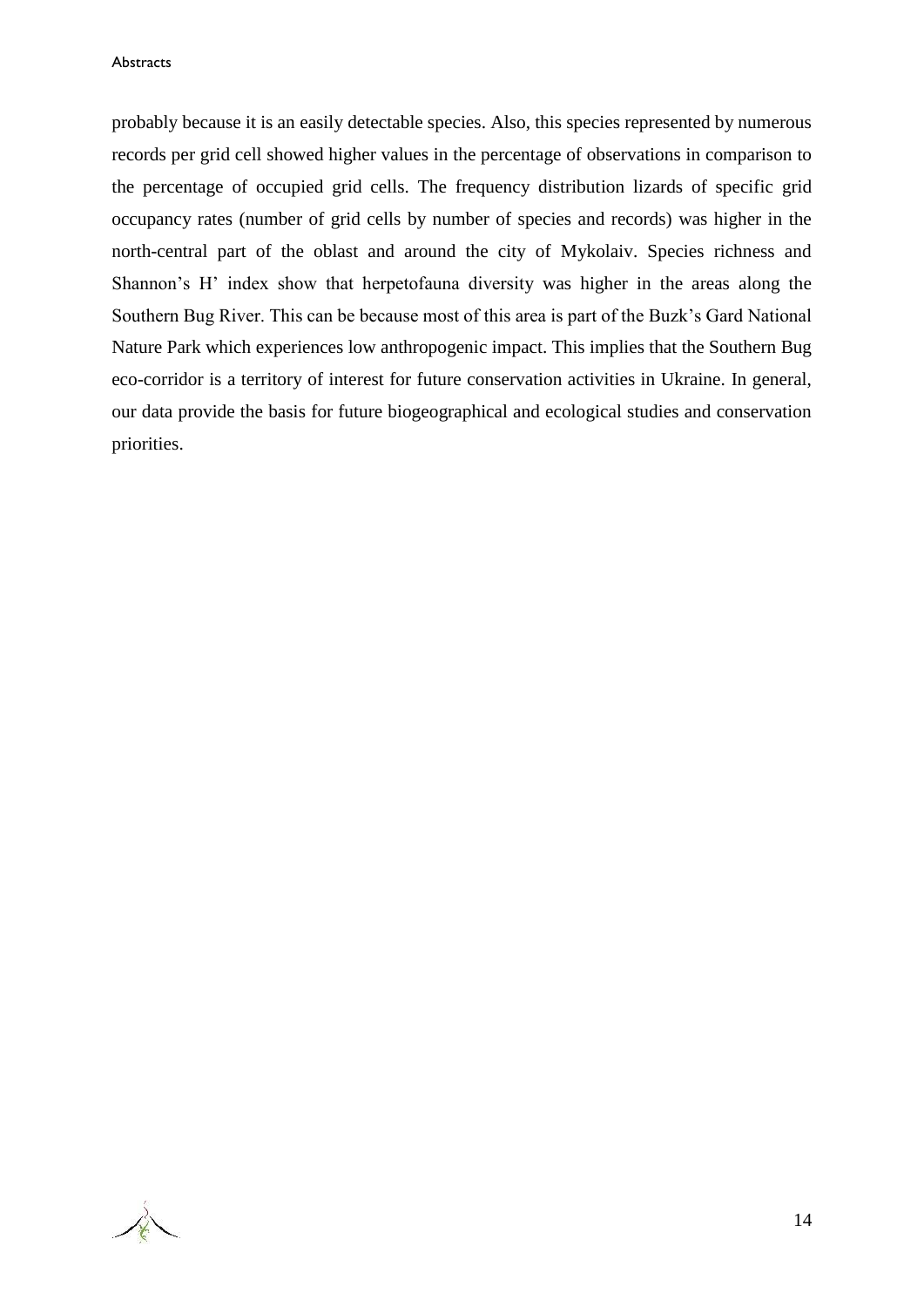### **Molecular analysis of recently introduced populations of the Italian wall lizard (***Podarcis siculus***) in SE Europe and SW Asia confirm invasiveness at species level**

Oleksandra Oskyrko<sup>1,2\*</sup>, Lekshmi B Sreelatha<sup>1</sup>, Iolanda Silva-Rocha<sup>1</sup>, Tibor Sos<sup>3,4</sup>, Sabina E. Vlad<sup>5</sup>, Dan Cogălniceanu<sup>5</sup>, Tavakkul M. Iskenderov<sup>6</sup>, Igor V. Doronin<sup>7</sup>, Miguel A. Carretero<sup>1,8</sup>

*<sup>1</sup>CIBIO Research Centre in Biodiversity and Genetic Resources, InBIO, Universidade do Porto, Campus de Vairão, 4485-661 Vairão, Portugal*

*Department of Zoology, Faculty of Science, Charles University, Vinićná 7, 12844, Prague, Czech Republic Evolutionary Ecology Group, Hungarian Department of Biology and Ecology, Babeș-Bolyai University, Clinicilor Street 5–7, 400006, Cluj Napoca, Romania "Milvus Group" Bird and Nature Protection Association, Tîrgu Mureș 540445, Romania University Ovidius Constanţa, Faculty of Natural Sciences and Agricultural Sciences, Aleea Universități 1, Campus - Corp B, 900470 Constanƫa, Romania*

*<sup>6</sup> nstitute of Zoology, National Academy of Sciences of Azerbaijan, Baku, AZ-1073 Azerbaijan*

*<sup>7</sup>Zoological Institute, Russian Academy of Sciences, Universitetskaya nab.,1, St. Petersburg 199034, Russia*

*<sup>8</sup>Departamento de Biologia, Faculdade de Ciências da Universidade do Porto, R. Campo Alegre, s/n, 4169 - 007, Porto, Portugal.*

*\*Corresponding author: O. Oskyrko (oleksandra.oskyrko@natur.cuni.cz)*

The introduction of alien species is a global threat to biodiversity. In recent decades, many reptile species have been introduced outside their native ranges, mostly through passive transportation of goods or garden plants, but also intentionally associated with pet trade. Reptiles can withstand long periods of starvation and desiccation, and many use small cavities as refuge, which increases their chances of being passively transported and allows both shortand long-distance range expansion. Among the European reptiles, repeated introductions of the Italian wall lizard *Podarcis siculus* have been reported. Molecular evidence taking advantage of the structured phylogeography of the species in its native range suggests single, separate origins of introduced populations. As such, from its native distribution in the Italian Peninsula, Sicily and the north Adriatic coast, it has been introduced in Corsica, Sardinia, Menorca, in islands and coastal areas of the eastern Adriatic Sea apparently since long date. Besides these regions, scattered introduced populations are also known from the Iberian Peninsula, Southern France, Switzerland, Turkey, Great Britain, Greece, United States and Canada. Very recently, several additional introductions have been reported in Romania (Bucharest and Alba Iulia),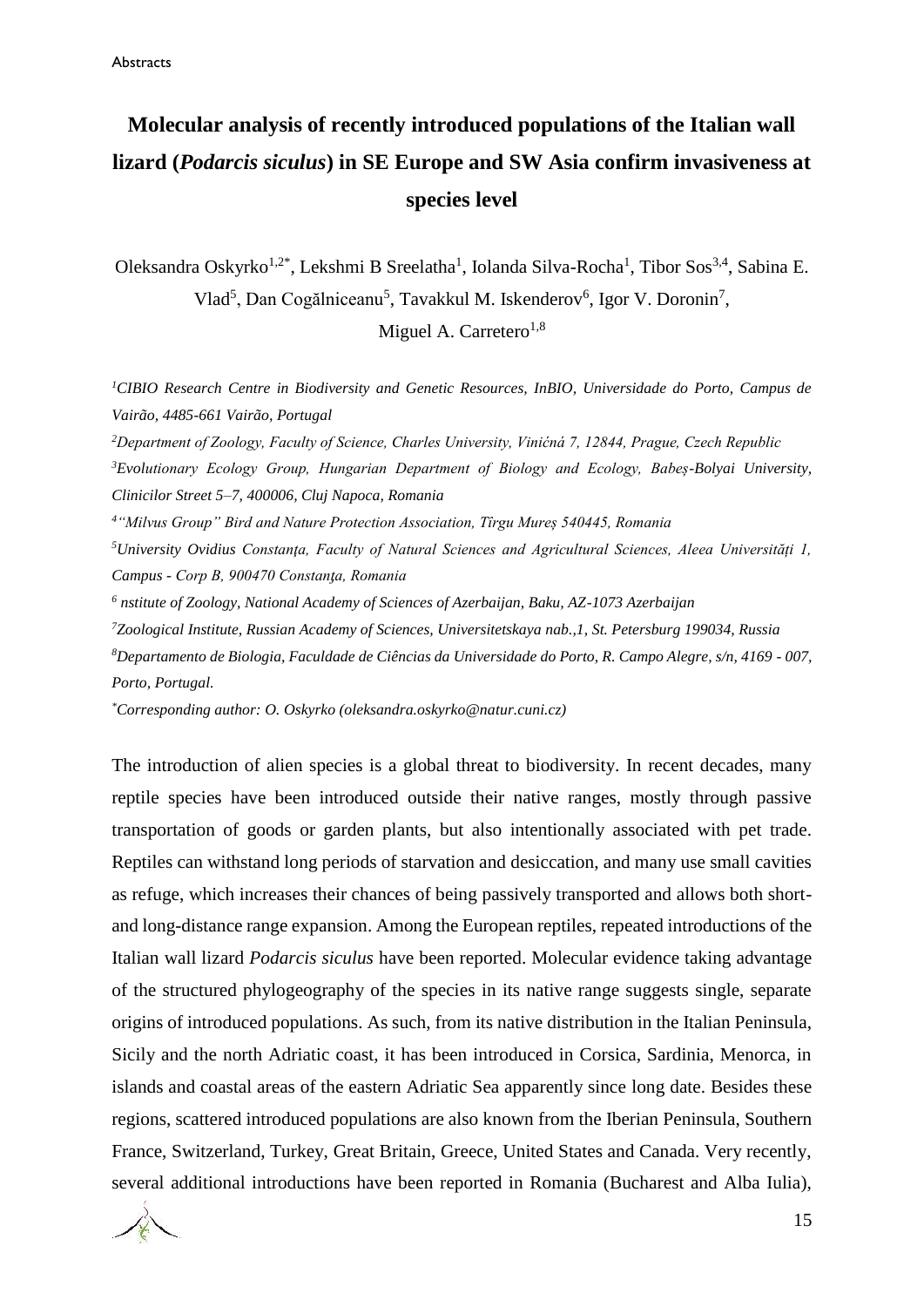#### **Abstracts**

Russia (Sochi) and Azerbaijan (Baku). We generated sequences of the mtDNA gene cytochrome-b of samples from two of the introduced populations (Alba Iulia and Baku) and analyzed them together with published sequences from across the species' native and introduced range to determine its origin and likely introduction pathway. Phylogenetic analysis (Bayesian inference) suggest that the Romanian lizards originate from Feniglia, Italy, while the population from Azerbaijan is admixed including two distinct haplotypes, one similar to the haplotypes found in Sicily (Syracuse) and the other present across the southern Italian Peninsula. Overall, our results further demonstrate that *P. siculus* as a whole is able to establish outside of its native range even under different climatic conditions and for the first time they also suggest that repeated human transport is promoting lineage admixture. Therefore, documenting the origin and pathways of introduction and monitoring the expansion of the alien populations are needed to implement more effective prevention and management strategies at a global scale.

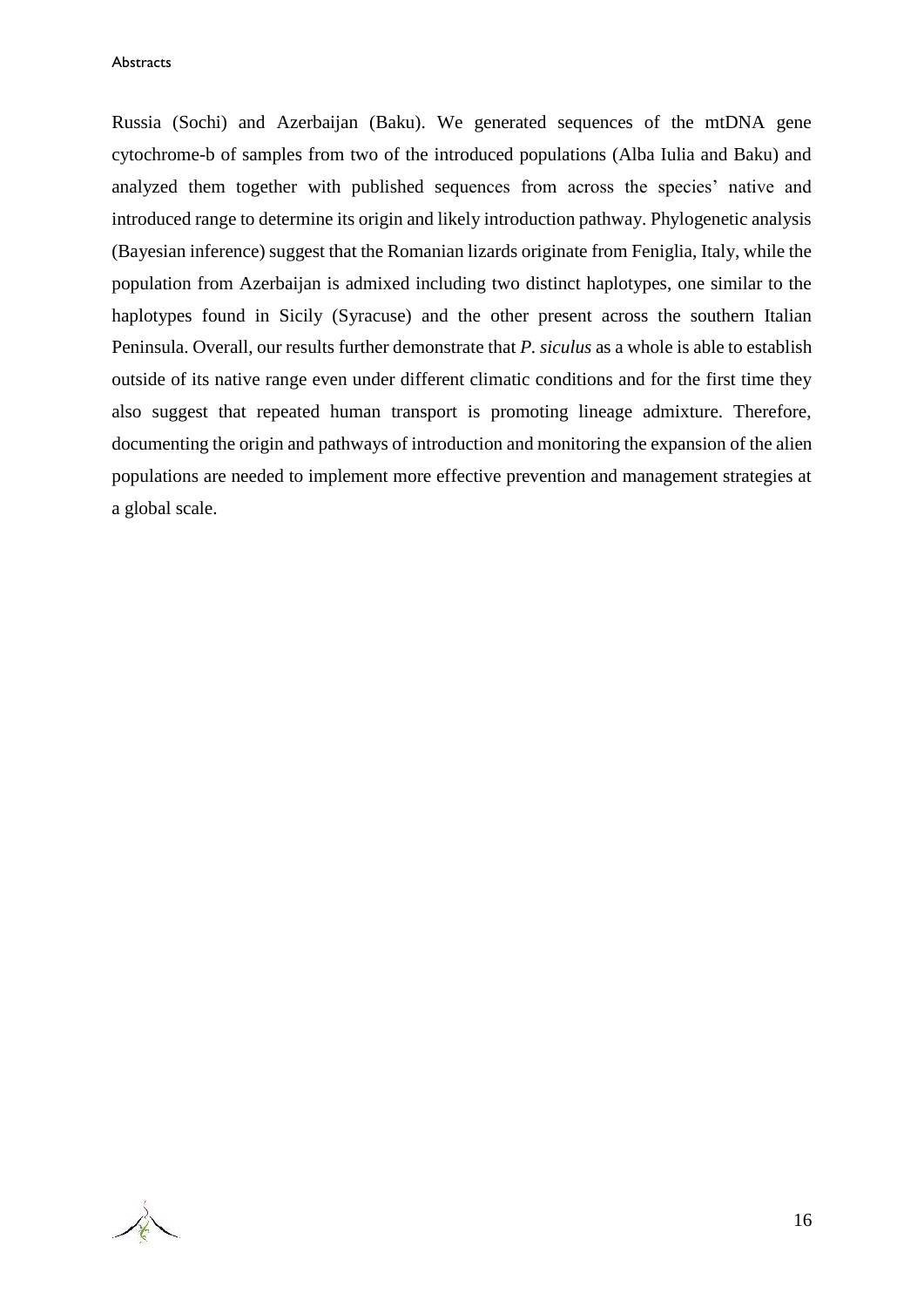### **A survival story: evolutionary history of the Iberian algyroides, an endemic lizard relict**

Catarina Rato<sup>1\*</sup>, Neftalí Sillero<sup>2</sup>, Francisco Ceacero<sup>3</sup>, Enrique García-Muñoz<sup>1,4,5</sup>, Miguel A. Carretero $^{1,6}$ 

*<sup>1</sup>CIBIO, Research Centre in Biodiversity and Genetic Resources, InBIO, Universidade do Porto, Campus de Vairão, Rua Padre Armando Quintas nº7, Vairão 4485 - 661, Vila do Conde, Portugal.*

*<sup>2</sup>CICGE - Centro de Investigação em Ciências Geo-Espaciais, Faculdade de Ciências da Universidade do Porto, Alameda do Monte da Virgem, 4430-146 Vila Nova de Gaia, Portugal.*

*<sup>3</sup>Department of Animal Science and Food Processing, Faculty of Tropical AgriSciences, Czech University of Life Sciences Prague, Praha – Suchdol 165 21, Czech Republic.*

*<sup>4</sup>CESAM, Centro de Estudos de Ambiente o do Mar, Universidade de Aveiro, Campus Universitário de Santiago, 3810-193 Aveiro, Portugal.*

*<sup>5</sup>Departamento de Biología Animal, Biología Vegetal y Ecología, University of Jaén Campus de Las Lagunillas, Jaén, Spain.*

*<sup>6</sup>Departamento de Biologia, Faculdade de Ciências da Universidade do Porto, R. Campo Alegre, s/n, 4169 - 007, Porto, Portugal.*

*\*Corresponding author: C. Rato (catarina.rato@cibio.up.pt)*

The Iberian algyroides (*Algyroides marchi*) is a lacertid lizard with one of the narrowest distribution ranges in continental Europe, restricted to a minute area in the Subbaetic mountains in SE Spain. Due to specific habitat requirements, this species is considered threatened by climate change and habitat degradation. Here, an improved and time-calibrated multilocus phylogenetic analysis, combining two mitochondrial, three nuclear markers as well as a battery of 12 microsatellite loci, was performed. Moreover, ancestral changes in effective population size were determined under Approximate Bayesian Computation (ABC) analysis. In parallel, past, present and future habitat suitability was inferred using Ecological Niche Models (ENMs). The diversification of *A. marchi* in the Iberian Peninsula began during the Upper-Pleistocene around 0.10 Mya. However, during the Last Interglacial the species had much larger suitable habitats along NE Iberia and/or the Cantabrian region. Indeed, ABC analysis indicates that not the Last Interglacial, but instead the Last Glacial Maximum led to a population bottleneck followed by a recovery/expansion. The footprint of this complex evolutionary history is reflected today in six monophyletic lineages, with little genetic differentiation and geographic coherency. This pattern most likely arises from the climatic oscillations during the Pleistocene, leading to a complete range shift and secondary contact,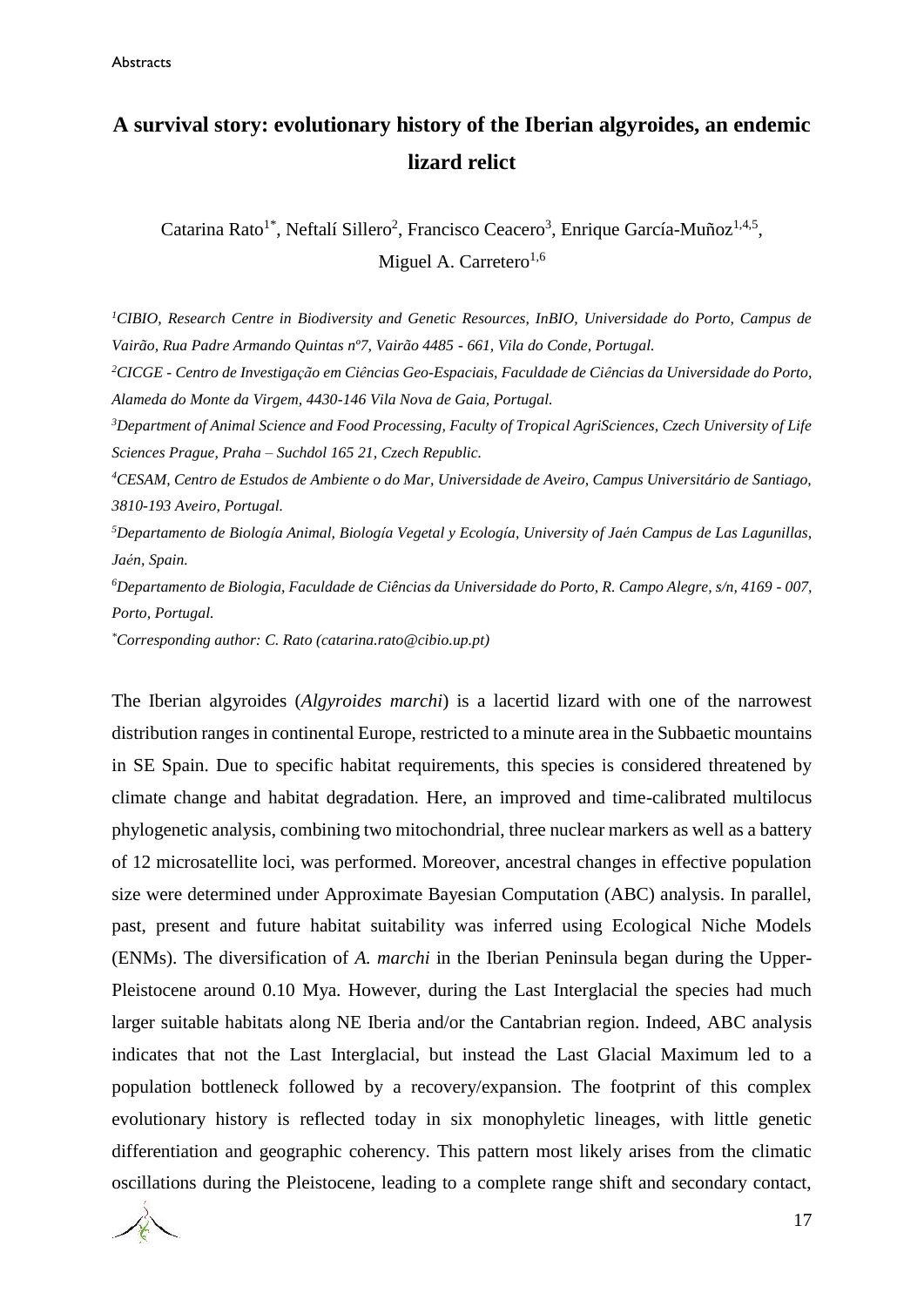with very divergent haplogroups in sympatry and exchanging genes. Finally, the ENMs predict a considerable future retraction and shift in the area suitable for the species, which should be taken into account for conservation policies.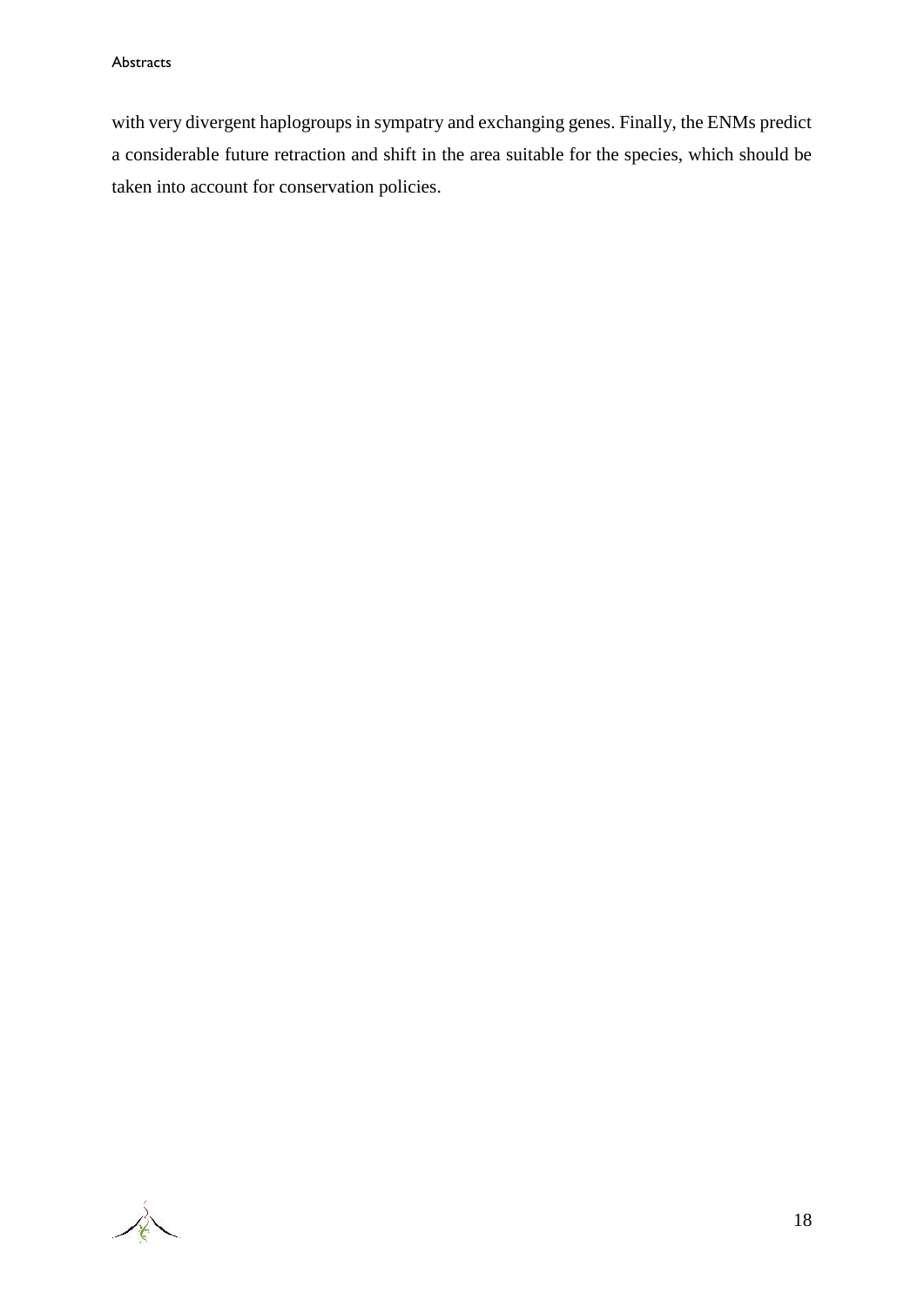### **Linking static allometries to macroevolutionary patterns in green lizards: a test for Rensch's Rule**

Carolina Reyes-Puig<sup>1,2\*</sup>, Urtzi Enriquez-Urzelai<sup>3</sup>, Antigoni Kaliontzopoulou<sup>1,4</sup>

*<sup>1</sup>CIBIO/InBIO, Centro de Investigação em Biodiversidade e Recursos Genéticos da Universidade do Porto, Vairão, Portugal.* 

*<sup>2</sup>Instituto de Diversidad Biológica Tropical iBOTROP, Museo de Zoología, Universidad San Francisco de Quito, Quito, Ecuador.* 

*<sup>3</sup>Czech Academy of Sciences, Institute of Vertebrate Biology, Czech Republic.*

*<sup>4</sup>Department of Evolutionary Biology, Ecology and Environmental Sciences, and Biodiversity Research Institute (IRBio), Universitat de Barcelona, Catalonia, Spain*

*\*Corresponding author: C. Reyes-Puig [\(carolina\\_reyes.88@hotmail.com\)](mailto:carolina_reyes.88@hotmail.com)*

The increase in sexual dimorphism (SD) with body size in male-biased clades, or decrease in female-biased ones, is known as Rensch's Rule (RR). RR has been almost exclusively examined for size and not for other characters, despite being initially formulated for a diversity of traits. The trend of increased SD with increasing body size represents a case of evolutionary allometry, and it has been linked to sexual selection. Similarly, sexual differences in intraspecific static allometry have been associated with the tendency to exaggerate the relative size of body parts under sexual selection. As such, intraspecific allometric variation could underlie RR. Here we evaluate RR in different body parts of green lizards (*Lacerta* and *Timon*) and examine whether intraspecific allometries shape the evolutionary allometry of SD. We quantified five morphological traits: body size (SVL), head size (HS), trunk length (TRL), forelimb (FLL), and hindlimb length (HLL). To assess RR we carried out a phylogenetic generalized least-squares analysis between SD and species size. Additionally, we tested if sexual differences in intraspecific allometric slopes contributed to RR. We found a positive relationship between SD in SVL and HS relative to species size, consistent with RR. By contrast, SD of HLL exhibited a negative relationship with species size. The difference in slopes between the sexes had no contribution. This is the first detailed evaluation of RR in traits other than body size. By doing so we confirm RR for body and head size and explore the relevance of sexual selection in producing macroevolutionary trends.

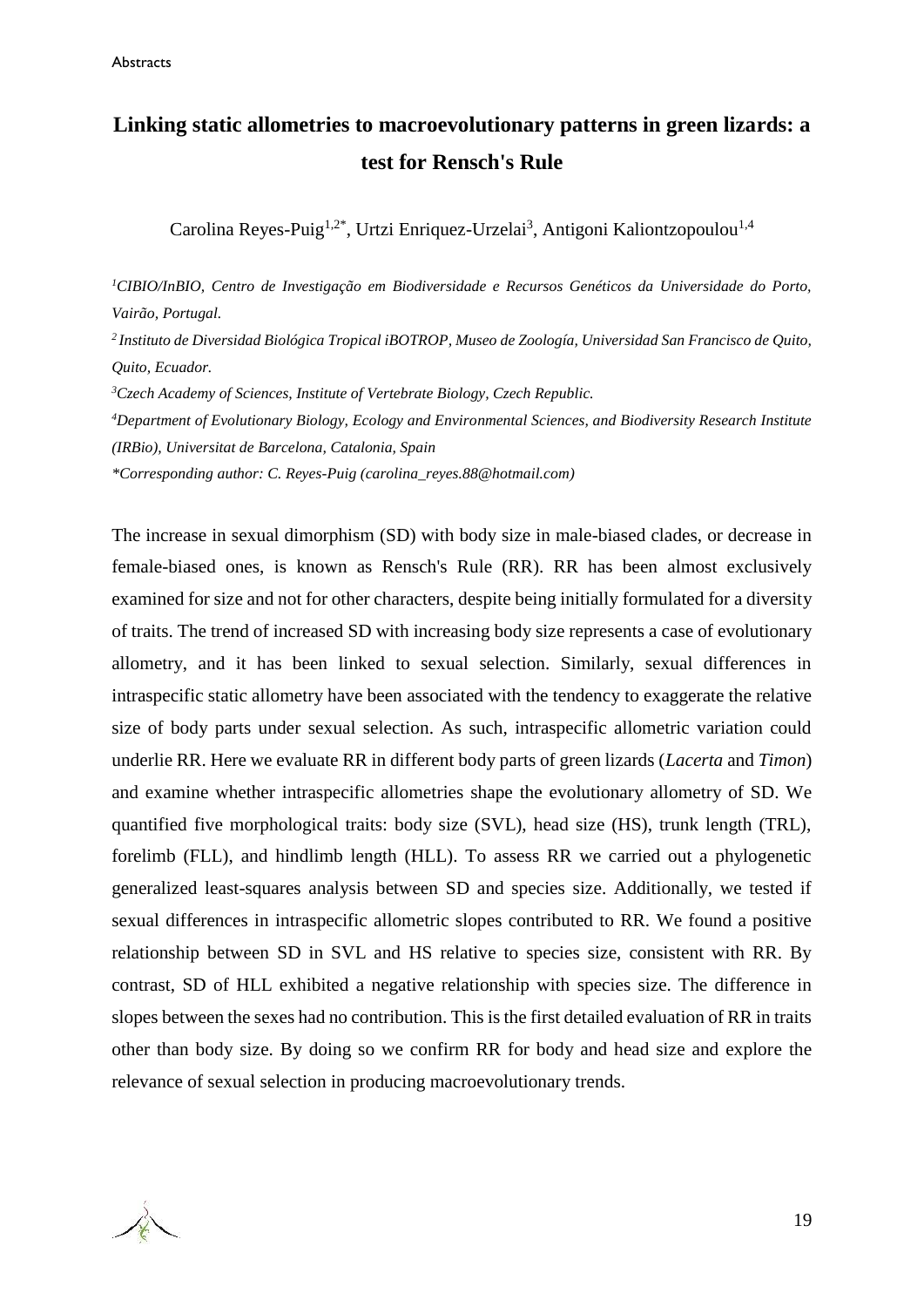### **Ecophysiological conservativeness and size-mediated plasticity in the high mountain lizard** *Atlantolacerta andreanskyi* **confirm its vulnerability to climate change**

Abderrahim S'khifa<sup>1\*</sup>, Miguel A. Carretero<sup>2, 3</sup>, D. James Harris<sup>2, 3</sup>, Tahar Slimani<sup>1</sup>

*<sup>1</sup>Faculty of Sciences Semlalia. Water, Biodiversity and Climate Change Laboratory. Cadi Ayyad University. PO Box: 2390, Marrakech 40 000, Morocco*

*<sup>2</sup>CIBIO Research Centre in Biodiversity and Genetic Resources, InBIO, Universidade do Porto, Campus de Vairão, Rua Padre Armando Quintas, No. 7. 4485-661 Vairão, Vila do Conde, Portugal*

*<sup>3</sup>Departamento de Biologia, Faculdade de Ciências da Universidade do Porto, Rua do Campo Alegre, 4169-007 Porto, Portugal*

*\*Corresponding author: A. S'khifa (abderrahim.skhifa@edu.uca.ac.ma)*

*Atlantolacerta andreanskyi* is a small lacertid lizard endemic to Morocco, where it is found in the mountains of the High Atlas (2200-3500 m). Its populations display a disjointed distribution across 440 km, consisting of phylogenetic lineages separated since the Miocene, suggesting a species complex. To determine whether this deep evolutionary divergence has promoted shifts in fundamental niche, but also if there is ecophysiological plasticity, preferred temperatures (Tpref) and evaporative water loss (EWL) were examined in adult males and females from three populations of the central and western High Atlas. Results revealed no differences in Tpref across populations but lower thermal preferences in (pregnant) females. In contrast, EWL varied between populations but not between sexes. In both cases, sexual patterns remained similar between populations and differences disappeared after accounting for body size. Importantly, Tpref and EWL traded-off although with a common trend across populations. These results suggest that ecophysiology remains mostly conservative within this species complex and that hydric ecology, more closely associated with body size, is more flexible than thermal ecology. The decrease of lizard size with altitude, in agreement with life history trends with seasonality observed in other mountain lizards, cannot be interpreted in terms of ecophysiological adaptation since low altitude populations are the most exposed to dehydration. Overall, the ecophysiological conservativeness of this endemic species confirms its vulnerability to climate change. In this context, the low altitude populations are the most exposed and local management measures should be focused on preventing dehydration through the conservation of vegetation and water bodies.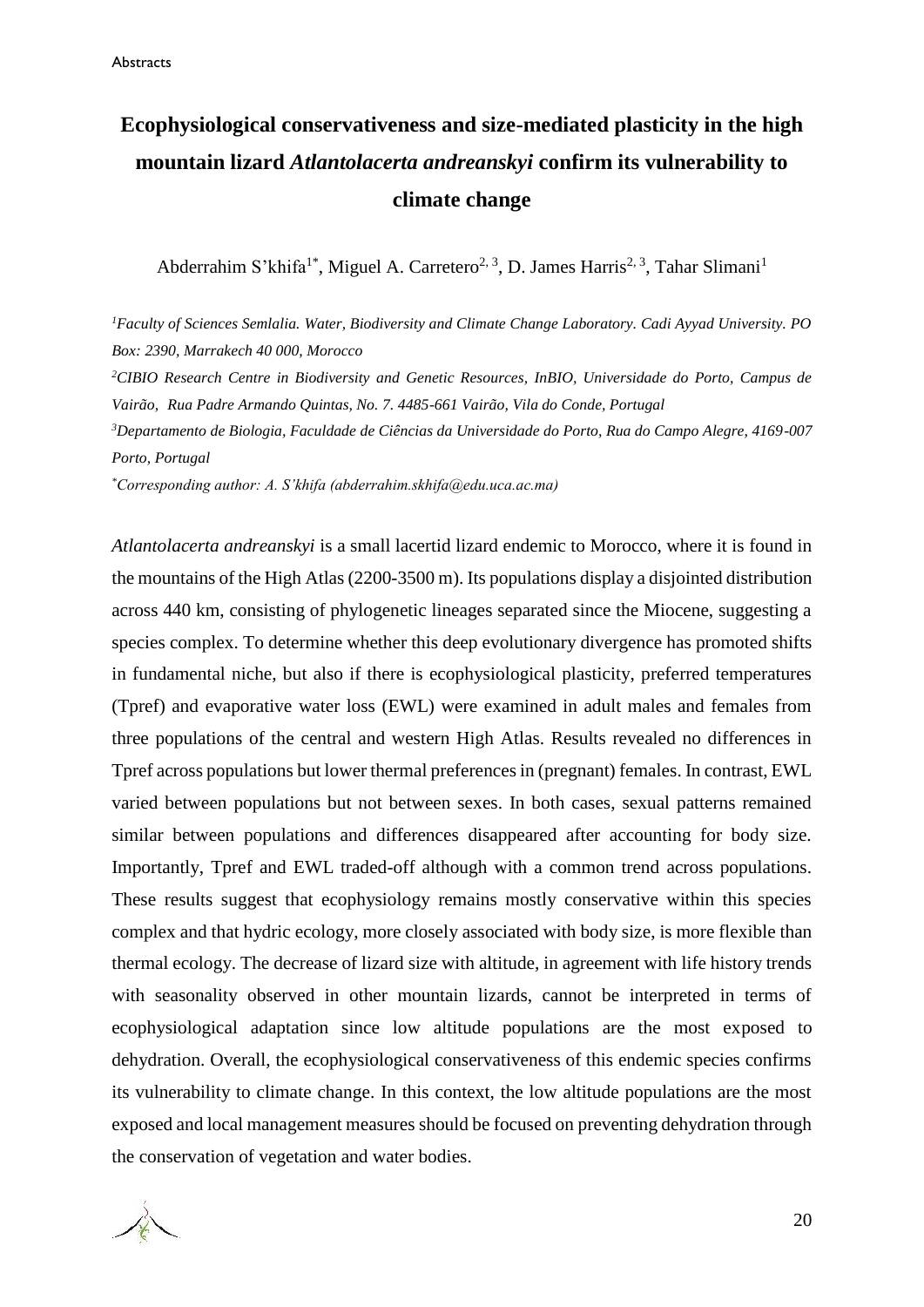### **Demographic separation in populations of Desert Chameleons that live in spatial overlap**

Liran Sagi\* , Amos Bouskila

The Department of Life Sciences, Ben-Gurion University of the Negev, Beer-Sheva, Israel \*Corresponding author: L. Sagi (Liransag@post.bgu.ac.il)

Almost all individuals of the desert subspecies of the common chameleon in Israel, *Chamaeleo chamaeleon musae*, do not survive after their first reproductive season, about a year from birth. Annual life spans are not very exceptional among desert lizards, but when combined with semelparity (death following reproduction) and the long incubation period (11 months) this may lead to sub-population separation in *C. c. musae*. The first sub-population hatches in odd years and reproduces in even years, while the second – hatches in even years. As a consequence of this temporal separation, the populations rarely mix. There are not many cases of sympatric speciation, and temporal separation is seen only in insect and Pink Salmons. In this case we have the opportunity to understand a rare mechanism that may explain sympatric speciation and apply to other species with a similar life-history. Our field records include 1081 individuals in 1551 observations during the last 12 years in Holot Mash'abim, Negev, Israel. We checked the survival rate of the chameleons using the program MARK under the 'robust design'. The survival decreases rapidly in the first months after hatching in all years. The survival up to the end of the first year, after egg laying, is 1.8%. Reaching a second reproduction season is even more rare – only 0.1% survive. This confirms that there is almost a full separation between the two sub-populations. Yearly survival depends on rain and evaporation, leading to variations in the number of offspring in the next generation. There variations seem to persist throughout the years, further suggesting of the separation. These results show that the unique biennial life cycle in *C. c musae* can result in demographic separation into two distinct sub-populations and may lead to sympatric speciation.

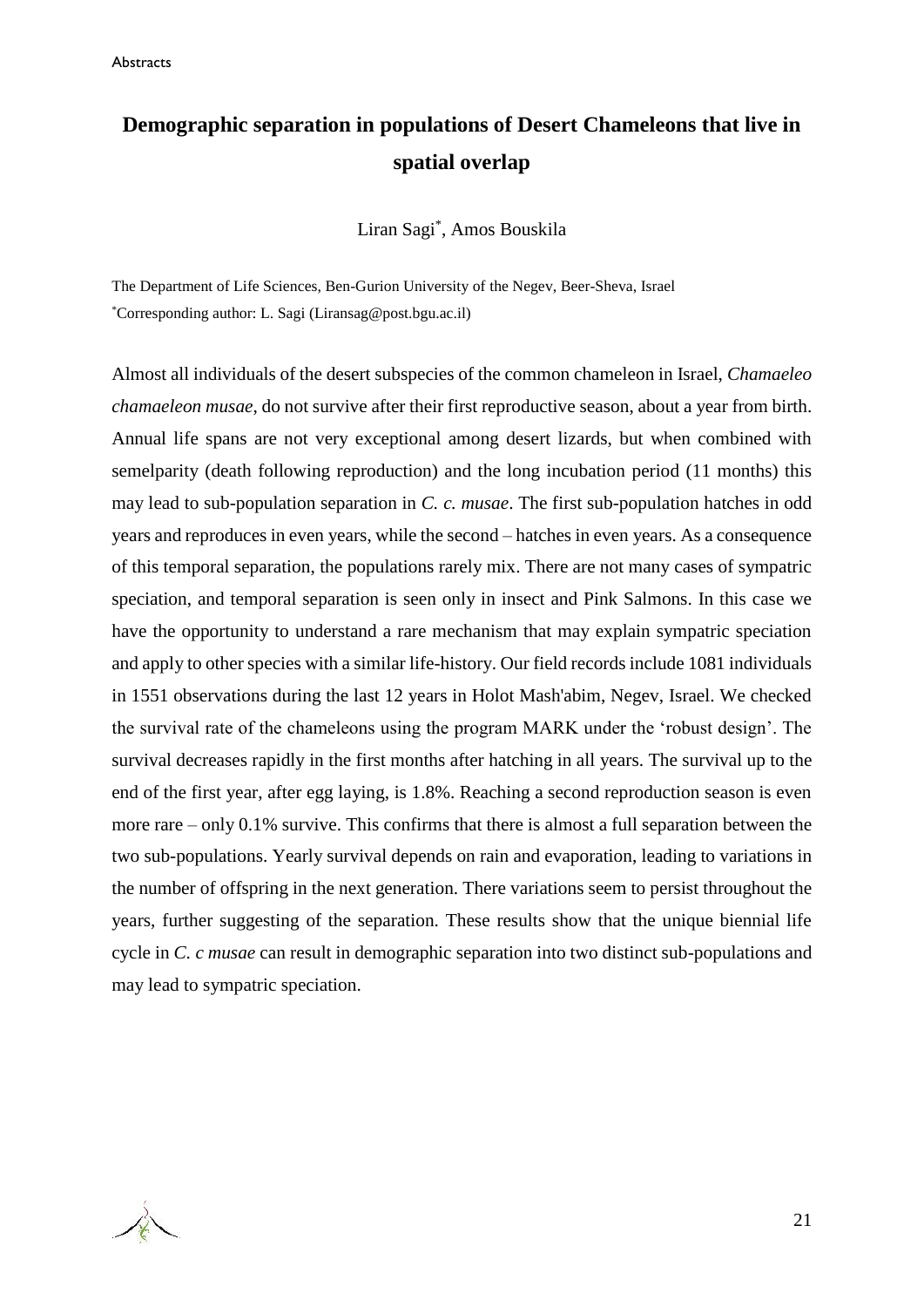### **Do the colour morphs of European wall lizards differ in temporal trends of locomotion?**

Lekshmi B. Sreelatha<sup>1\*</sup>, Zbyszek Boratyński<sup>1</sup>, Miguel A. Carretero<sup>1,2</sup>, Guillem Pérez i de Lanuza<sup>1, 3</sup>, Danielle A Klomp<sup>1</sup>, Verónica Gomes<sup>1</sup>, Pedro Andrade<sup>1</sup>, Oleksandra Oskyrko<sup>4</sup>

*CIBIO-InBIO Associate Laboratory, Research Centre in Biodiversity and Genetic Resources, University of Porto, Vairão, 4485-661, Portugal Department of Biology, Faculty of Sciences, University of Porto, Portugal Cavanilles Institute of Biodiversity and Evolutionary Biology, University of Valencia, Spain Charles University, Prague, Czech Republic \*Corresponding author: L.B. Sreelatha (lekshmi.sreelatha@evobio.eu)*

Coexistence of distinct colour morphs within the same species, colour polymorphism, is a common phenomenon in the animal kingdom. Previous studies have indicated that *Podarcis muralis*, the European wall lizard, exhibits five genetically determined colour morphs; yellow (Y), orange (O), white (W), yellow-orange (YO) and white-orange (WO). Current evidence suggests that maintenance of color polymorphism in natural populations is not only regulated by sexual selection acting on social interaction and mating, but also by natural selection on alternative behavioural personalities association to colour morphs. Here, we tested whether the color morphs of European wall lizards (both pure and mixed) exhibit temporal changes in their reaction to exposure to a novel environment. We conducted 15min long trials of a novel environment test (Open Field Test) in different populations of *P. muralis* from two separated Pyrenean regions, Val d'Aran and Cerdanya. The results suggest a general picture where alternative morphs differ in locomotion and locomotion in the novel environment differently during the trial duration. In overall, our results represent a relevant contribution to understand the maintenance of colour polymorphism in natural populations.

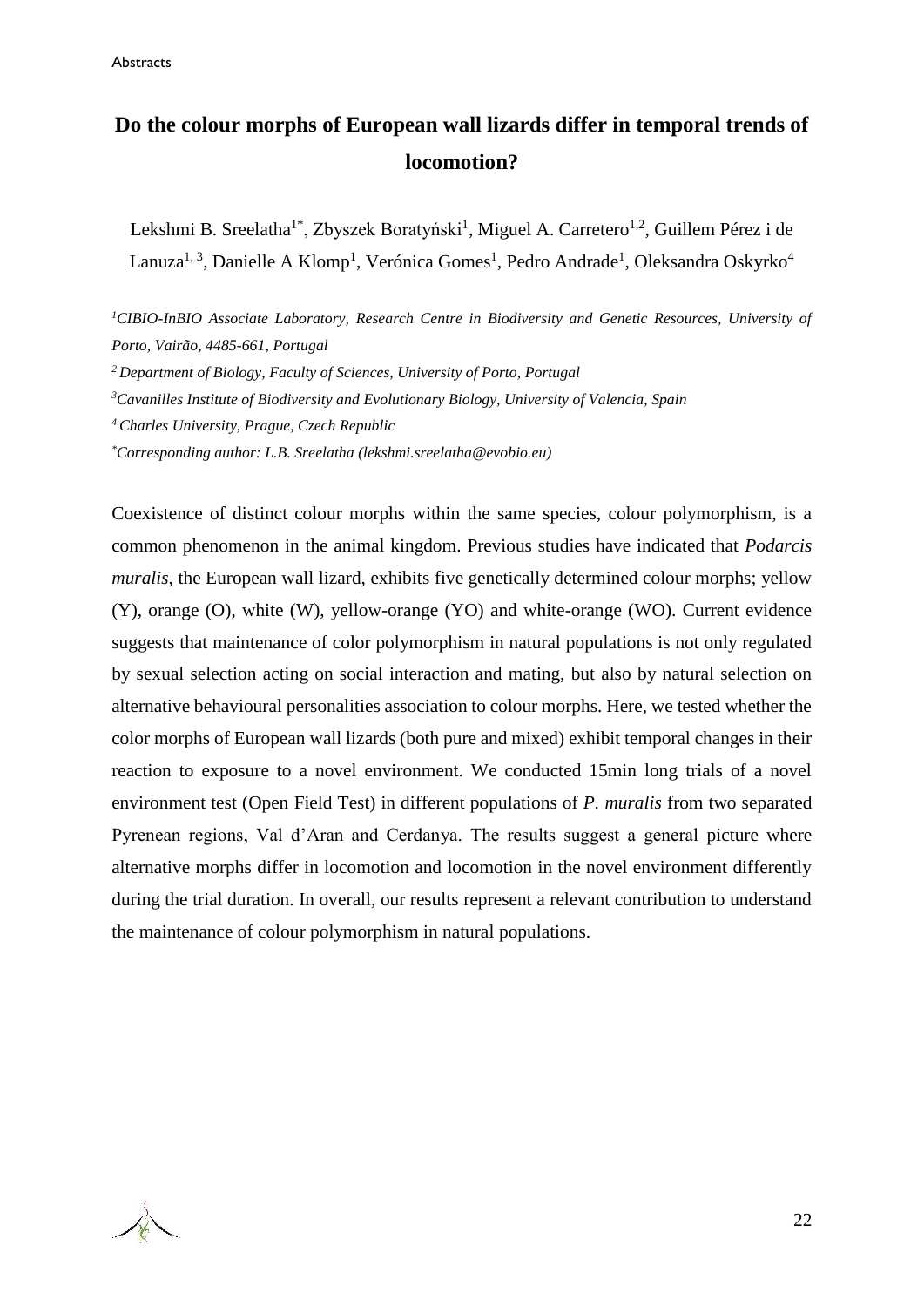#### **Speciation in rock lizards of the Caucasus: isolation and niche shift**

#### David Tarkhnishvili

*Ilia State University, Tbilisi [\(david\\_tarkhnishvili@iliauni.edu.ge\)](mailto:david_tarkhnishvili@iliauni.edu.ge)*

Most common speciation pattern includes several consequential or parallel stages. Incipient species / evolutionary lineages usually arise under conditions of geographic isolation, as a result of combination of gene drift and natural selection. This stage may continue until the lineages reach stage of full prezygotic isolation, or come into secondary contact. In the latter case, they either assimilate or form tension hybrid zone, where selection favors characters decreasing probability of hybridization (reinforcement). Species that reached sufficient level of prezygotic isolation may compete for resources, which causes niche shift and character displacement.

Rock lizards (*Darevskia*) are highly speciose monophyletic genus (33 nominal species) with the most of species concentrated in the western part of the Caucasus Ecoregion. Georgia, a country with the area of ca.  $68,000 \text{ km}^2$ , has 16 nominal rock lizard species – unusually high diversity for a non-tropical region. Up to nine species, including two parthenogens, can be found within a 35 km long transect in central Georgia. These species show different degree of spatial shift, and provide a good example for testing hypotheses about association of the time of divergence and isolation mechanism.

There are five different types of spatial shift between different species of *Darevskia*: (1) allopatry; (2) parapatric distribution with a contact zone; (3) shift along the altitudinal gradient; (4) shift of microhabitats / character displacement; (5) full or partial sympatry, no mutual avoidance. The question is whether the type of the shift is correlated with the time of the divergence. The analysis of the distribution of the species suggests that indeed it is. In particular, the most closely related, sister species (such as *D. rudis, D. obscura, D. valentini, D. portschinskii* and *D. bythinica*; *D. saxicola, D. brauneri, D. szczerbaki, D. lindholmii*) are either allopatrically or parapatrically distributed. Less closely related forms, such as *D. mixta*  and *D. caucasica*, show altitudinal shifts; even less related *D. mixta* and *D. derjugini,* or *D. caucasica* and *D. derjugini* coexist in the same location but shift microhabitats and show character displacement. Finally, more distant species may coexist in the *same habitat; however there are clear signs of niche shift even between very distant species, such as D. parvula and D. clarkorum.* In the present talk, I am trying to explain this phenomenon.

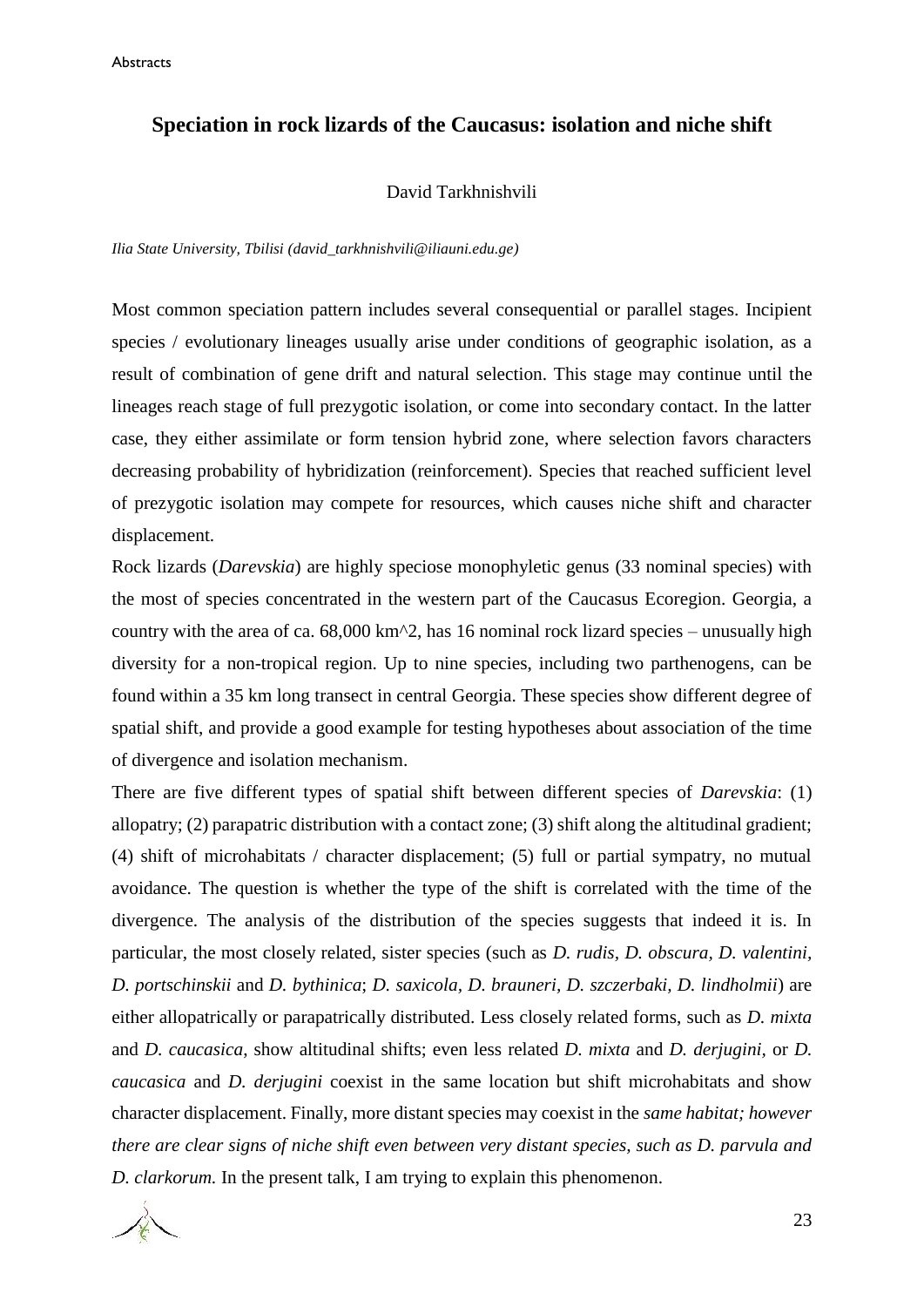### **A contribution to the knowledge on the diet and food preferences of**  *Darevskia praticola* **(Reptilia: Lacertidae)**

Emiliya Vacheva<sup>1\*</sup>, Borislav Naumov<sup>2</sup>

*<sup>1</sup>National Museum of Natural History, Bulgarian Academy of Sciences, 1 Tsar Osvoboditel Blvd, 1000 Sofia, Bulgaria*

<sup>2</sup>Institute of Biodiversity and Ecosystem Research, Bulgarian Academy of Sciences, 2 Gagarin Street, 1113 Sofia, *Bulgaria*

*\*Corresponding author: E. Vacheva (emilia.vacheva@gmail.com)*

The Meadow lizard (*Darevskia praticola* s.l.) is the only representative of the genus *Darevskia* in Europe, with very limited distribution, including NE Serbia, S Romania, Bulgaria, NE Greece, European Turkey, SW Russia, and NW Georgia, and therefore, one of the less-studied European lizard species. The species occurrence in Bulgaria is very sporadic and it can reach up to 1000 – 1100 m a.s.l. The Meadow lizard is a species with a very limited spatial niche, which showed great attachment to deciduous forests (mostly oak forests). No detailed data of the diet of the Meadow lizard was previously available.

For the purpose of the study we investigate a total of 180 faecal samples from *D. praticola* s.l. Among them, 136 from adults (70 male and 66 female) and 44 immature Meadow lizards. A comparison among sex and age groups was made and also one between the consumed prey and the available resources. Food selectivity was analysed by comparing the faecal samples with trap samples on the basis of abundance of individuals from particular operational taxonomic unit (OTU) and the electivity was described by the indices of Ivlev and Vanderploeg & Scavia. Total number of OTUs registered in the faecal samples was 23. The average number of invertebrates found in the faecal pellets was 3.46 and the maximal number – 15. The prey composition in the diet of the Meadow lizard contains mainly arthropods (insects and spiders) and the most abundant prey were Araneae, Auchenorrhyncha and Coleoptera. Total number of OTUs registered in the pitfall traps was 25. Most abundant OTUs were Formicidae, Aranea and Coleoptera. Acording to the electivity indices none of the OTUs were highly preferred by *D. praticola*. The highest values for both indices were observed for Hymenoptera (excl. Formicidae) in immatures and for Blattodea for males but abundance in faecal samples for both OTUs were very low (respectively 6,38% and 5,2%). On the other hand, with lowest values of the indices (close to -1) were Formicidae for all sex/age groups.

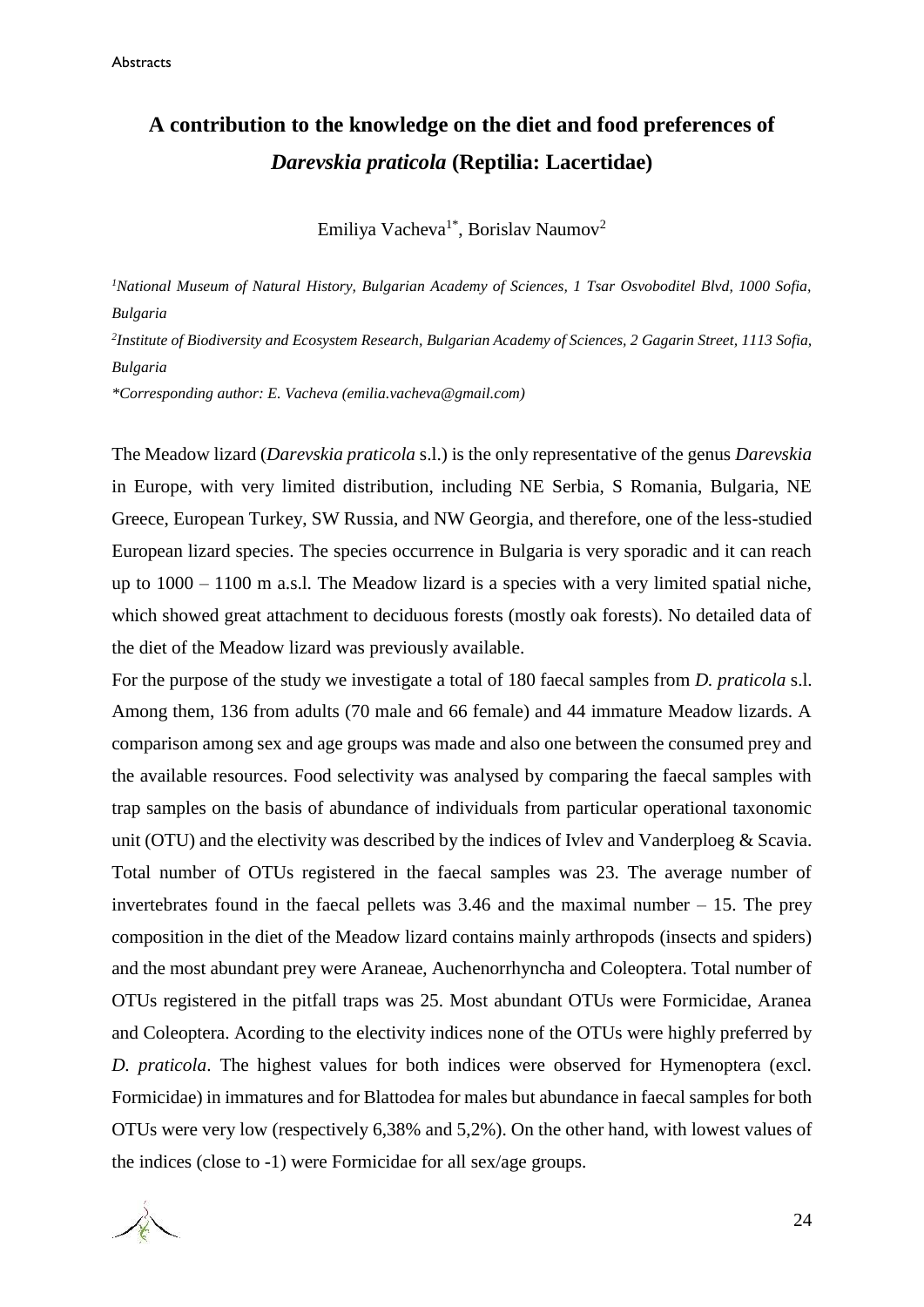Differences in food preferences can be found between adults and subadults in *D. praticola*, while differences in trophic preferences among males and females were insignificant. The lack of clear differentiation between males and females could be a result of their similar size and locomotor ability. In conclusion, our results reveal that *Darevskia praticola* s.l. is a generalist and it shows no food specialization due to its very narrow spatial niche.

The present study was partially supported by the Bulgarian Ministry of Education and Science under the National Research Program "Young scientists and postdoctoral students" approved by DCM # 577 / 17.08.2018.

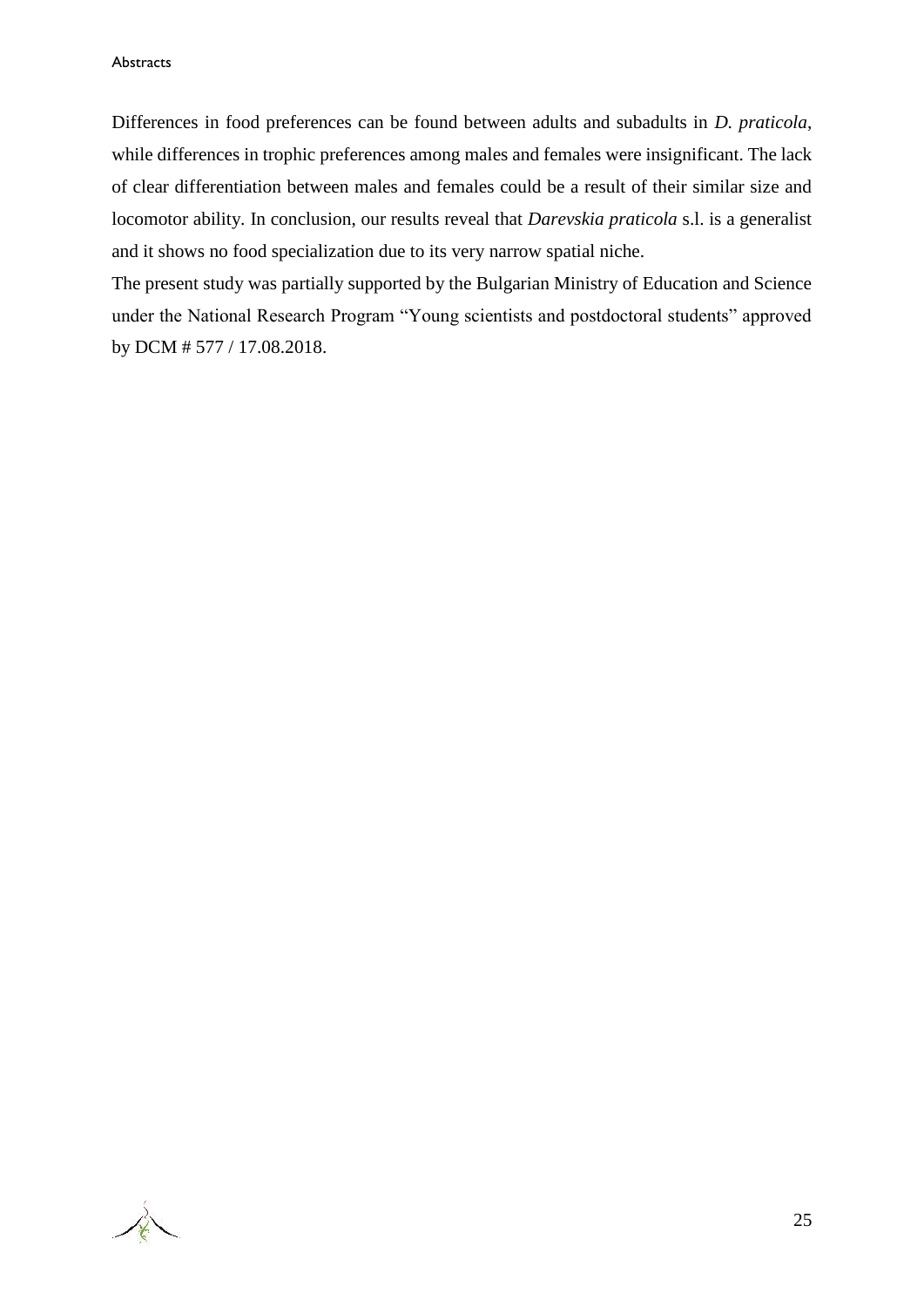### **Phylogeny and biogeography of the** *Acanthodactylus scutellatus* **species complex in North Africa**

André Vicente Liz <sup>1,2,3\*</sup>, Dennis Rödder<sup>3</sup>, Duarte Vasconcelos Gonçalves<sup>1,4</sup>, Guillermo Velo-Antón<sup>1,5</sup>, Philippe Geniez<sup>6</sup>, Pierre-André Crochet<sup>7</sup>, José Carlos Brito<sup>1,2</sup>

*CIBIO/InBIO, Centro de Investigação em Biodiversidade e Recursos Genéticos da Universidade do Porto, Instituto de Ciências Agrárias de Vairão, Rua Padre Armando Quintas 7, 4485-661 Vairão, Portugal Departamento de Biologia, Facultade de Ciências, Universidade do Porto, Rua Campo Alegre s/n, 4169-007 Porto, Portugal ZFMK, Zoologisches Forschungsmuseum Alexander Koenig, Adenauerallee 160, D-53113 Bonn, Germany CIIMAR, Centro Interdisciplinar de Investigação Marinha e Ambiental, Terminal de Cruzeiros de Leixões, Avenida G. Norton de Matos s/n, 4450-208 Matosinhos, Portugal Universidade de Vigo, Grupo GEA, Departamento de Ecoloxía e Bioloxía Animal, Vigo, Spain CEFE, Univ Montpellier, CNRS, EPHE-PSL University, IRD, Biogéographie et Ecologie des Vertébrés, Montpellier, France CEFE, CNRS, Univ Montpellier, EPHE, IRD, Montpellier, France*

*\*Corresponding author: A.V. Liz [\(andre.vicente.liz@cibio.up.pt\)](mailto:andre.vicente.liz@cibio.up.pt)*

Deserts and arid regions are perceived as homogeneous spaces poor in biodiversity. Yet, this contrasts with considerable endemicity and the high degree of genetic structure observed in some species inhabiting the Sahara Desert, which have been frequently attributed to progressive aridification and climatic oscillations during the Plio-Pleistocene. Lizards of the *Acanthodactylus scutellatus* complex are among the most conspicuous representatives of the Saharan xeric fauna. The complex is composed of seven currently recognised species: *A. aegyptius*, *A. aureus*, *A. dumerilii*, *A. longipes*, *A. scutellatus*, *A. senegalensis*, and *A. taghitensis*. Despite being a promising model to assess historical biodiversity dynamics in arid regions, no comprehensive study on the evolutionary history of the complex has been performed to date. Our study addresses the phylogenetic relationships, potential cryptic diversity, and inter-specific contact zones within the *A. scutellatus* complex. Two mitochondrial markers and one nuclear gene were used to infer phylogenetic relationships and identify cryptic lineages, while species' ecological models based on climatic and remotesensing variables were used to estimate potential contact zones. Phylogenetic relationships among species were generally recovered with good support. However, the lack of distinction between *A. dumerilii* and *A. senegalensis* calls for a taxonomic reassessment. The presence of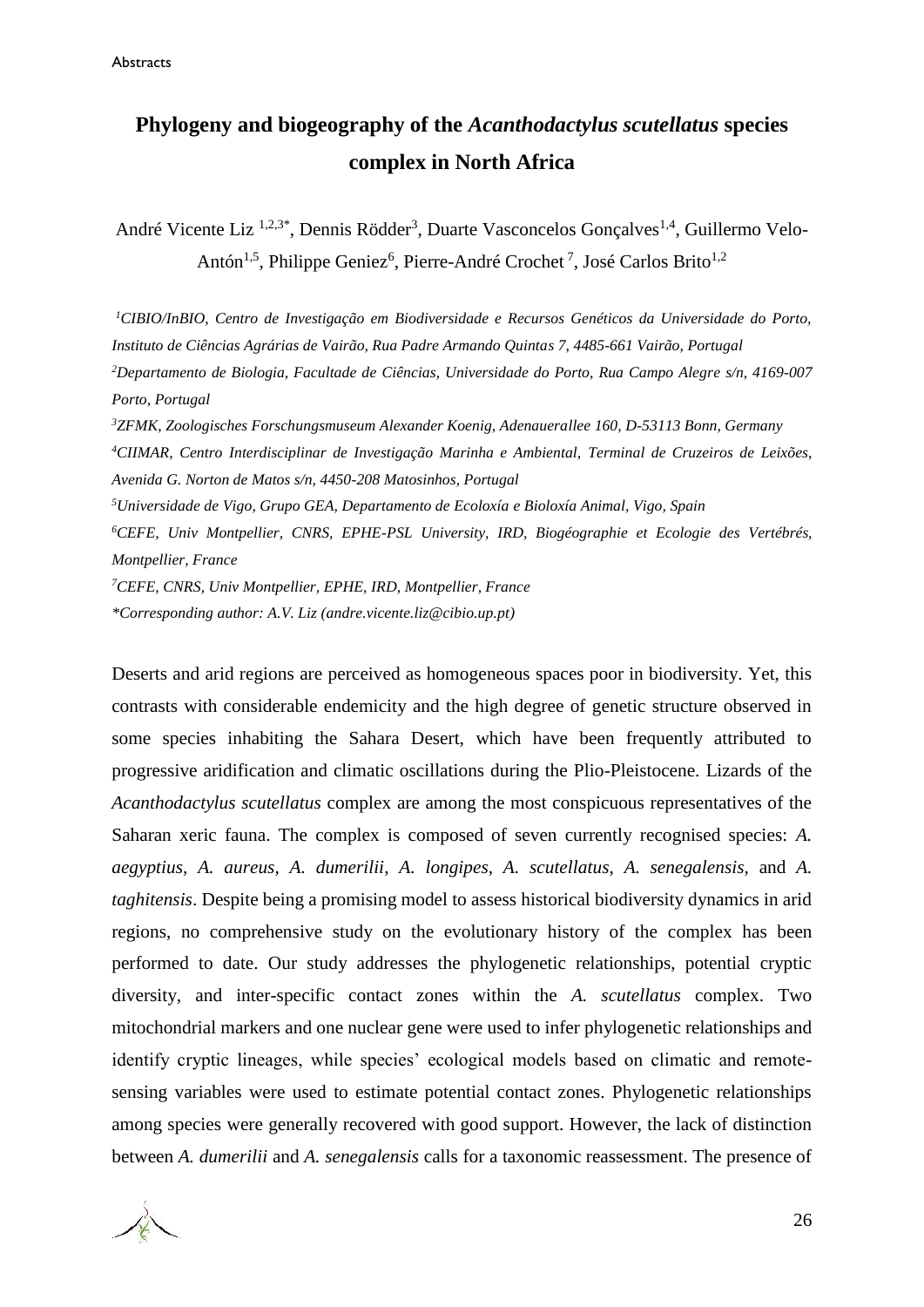several highly-divergent lineages, particularly around mountain areas, reveals a high degree of cryptic diversity within the complex. Ecological models suggest a series of contact zones where potential inter-specific hybridization remains unstudied. This work contradicts the "emptydesert" conception and underlines the existence of still unexplored diversity across the Sahara.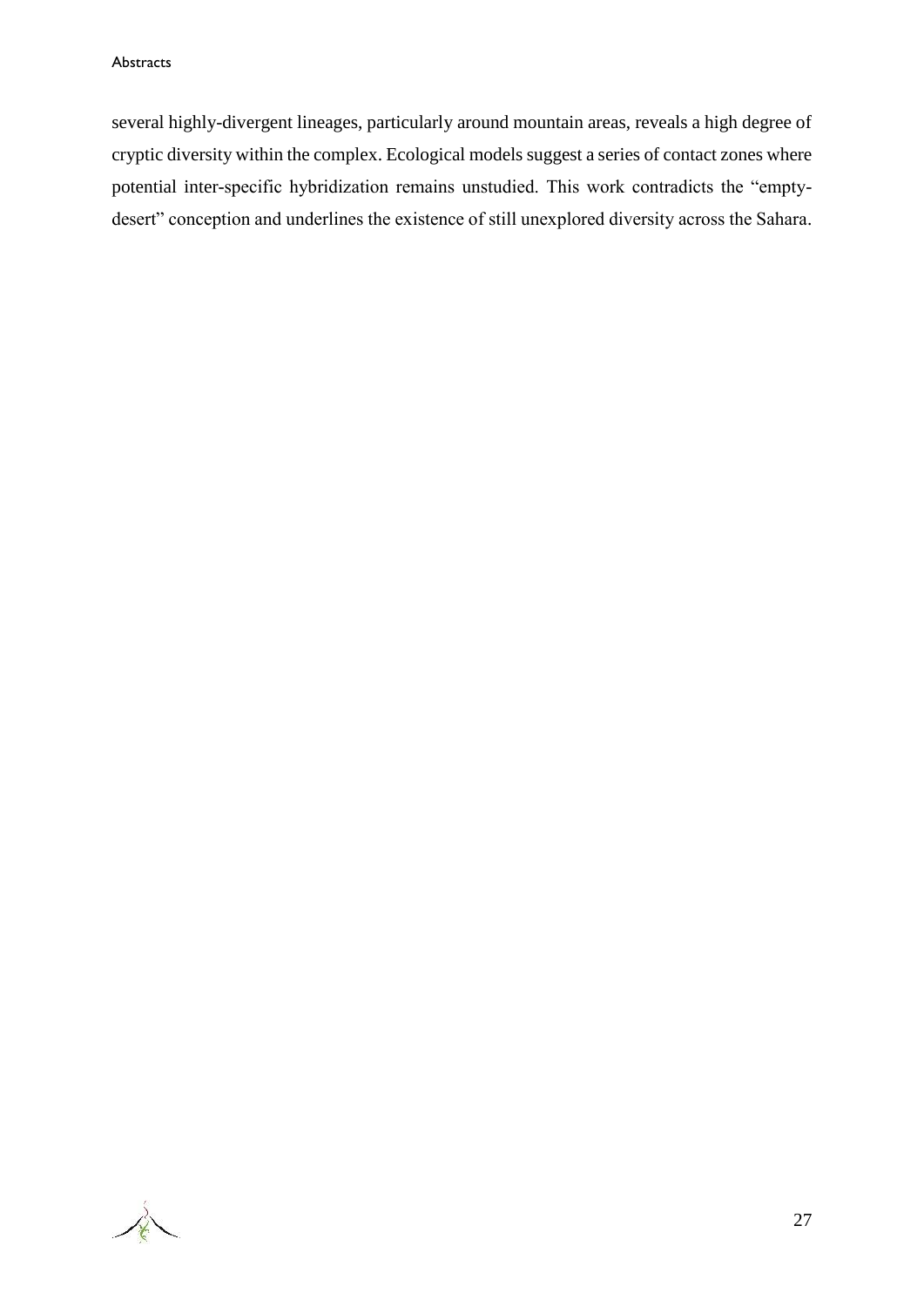Abstracts

#### **Using scars to infer sexual selection in a polymorphic lizard**

Sabina E. Vlad <sup>1,2\*</sup>, Danielle A. Klomp<sup>3</sup>, Guillem Perez i de Lanuza<sup>3,4</sup>, Zbyszek Boratyński<sup>3</sup>, Miguel A. Carretero<sup>3,5</sup>

*<sup>1</sup>Department of Natural Sciences, Ovidius University of Constanta, Romania* 

*<sup>2</sup>Asociatia Chelonia Romania, Bucharest, Romania*

*<sup>3</sup>CIBIO-InBIO Associate Laboratory, Research Centre in Biodiversity and Genetic Resources, University of Porto, Portugal*

*<sup>4</sup>Cavanilles Institute of Biodiversity and Evolutionary Biology, University of Valencia, Spain <sup>4</sup>Department of Biology, Faculty of Sciences, University of Porto, Portugal*

*\*Corresponding author: S.E. Vlad (sabinaochiana@gmail.com)*

In lacertid lizards, interactions during the breeding season and agonistic encounters within the activity season result in temporal body marks, which usually disappear within the following shedding. The polymorphic European wall lizard (*Podarcis muralis*) displays alternative ventral colours, encompassing up to three pure morphs (white, yellow, and orange) plus intermediate morphs. Within the same population, morphs have different frequencies and vary in microhabitat use, home range size and success in staged agonistic encounters, fact which was often interpreted in the light of sexual selection.

Based on digital images taking during the breeding season of 2018, we indirectly inferred (i) the intensity of male choice on females and (ii) male-male competition across multiple populations from Central Pyrenees under different environmental conditions and with variable morph frequency. The analysis of the frequency of body marks (inguinal copulation marks on females, and chest and head scars on males) considering population, sex, morph and body size based on Generalized Linear Mixed-Models (GLMM) revealed a complex interplay between natural and sexual selection, with scar intensity varying with both population and morph. If correctly recorded, scar patterns may represent a promising tool for recording and analysing large amounts of relevant data for life history, ecology and evolution.

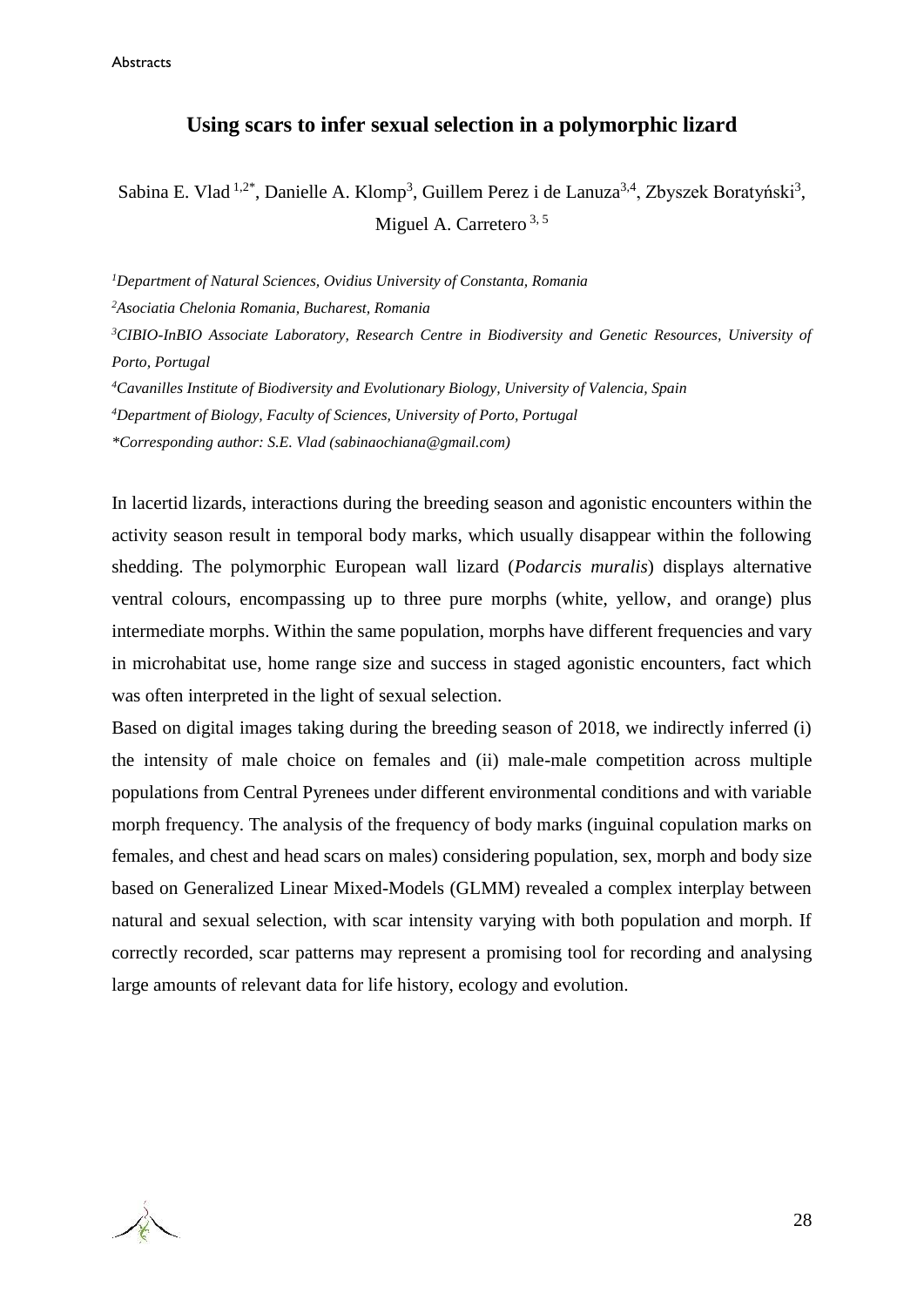#### **Biological interactions and traits of metabolism in two sympatric lacertids**

Anamarija Žagar<sup>1,2\*</sup>, Urban Dajčman<sup>3</sup>, Rodrigo Megía-Palma<sup>2,4</sup>

*<sup>1</sup>Department of Organisms and Ecosystems Research, National Institute of Biology, Večna pot 111, 1000 Ljubljana, Slovenia <sup>2</sup>CIBIO Research Centre in Biodiversity and Genetic Resources, InBIO, Universidade do Porto, Campus de Vairão, Rua Padre Armando Quintas, Nº 7, 4485-661 Vairão, Vila do Conde, Portugal <sup>3</sup>Biotechnical Faculty of the University of Ljubljana, Jamnikarjeva 101, 1000 Ljubljana, Slovenia <sup>4</sup>Universidad de Alcalá, Department of Biomedicine and Biotechnology, Parasitology Area, School of Pharmacy, 28805, Alcalá de Henares, Spain \*Corresponding author: A. Žagar (anamarija.zagar@nib.si)*

We analyzed the relationship between biological interactions, namely competition and parasite-host interaction, and traits of metabolism in two competing lacertid lizards. We obtained samples from allotopic and syntopic populations of *Podarcis muralis* and *Iberolacerta horvathi* from Southern Slovenia and in a single season. The phenotypic parameters of lizards analyzed were (i) potential metabolic activity (PMA) as a proxy of the metabolic performance capacity, (ii) total haemoglobin concentration (Hb) as a proxy of limiting factor for metabolic capacity, and (iii) the antioxidative capacity, using the catalase activity (CAT) as a measure of enzymatic potential for buffering oxidative stress. CAT is related to both the metabolic rate and the availability of hemo group. Results showed that there was no evident effect of competition (syntopy) on the phenotypic expression of metabolic (PMA) or antioxidative capacity (CAT). *P. muralis* lizards had higher Hb measured under syntopy. We did not find any significant relationship between haemoparasite intensity and the metabolic traits investigated (PMA, CAT or Hb). This study provides foundational information for future exploration of the effects of competition on metabolic traits of lizards.

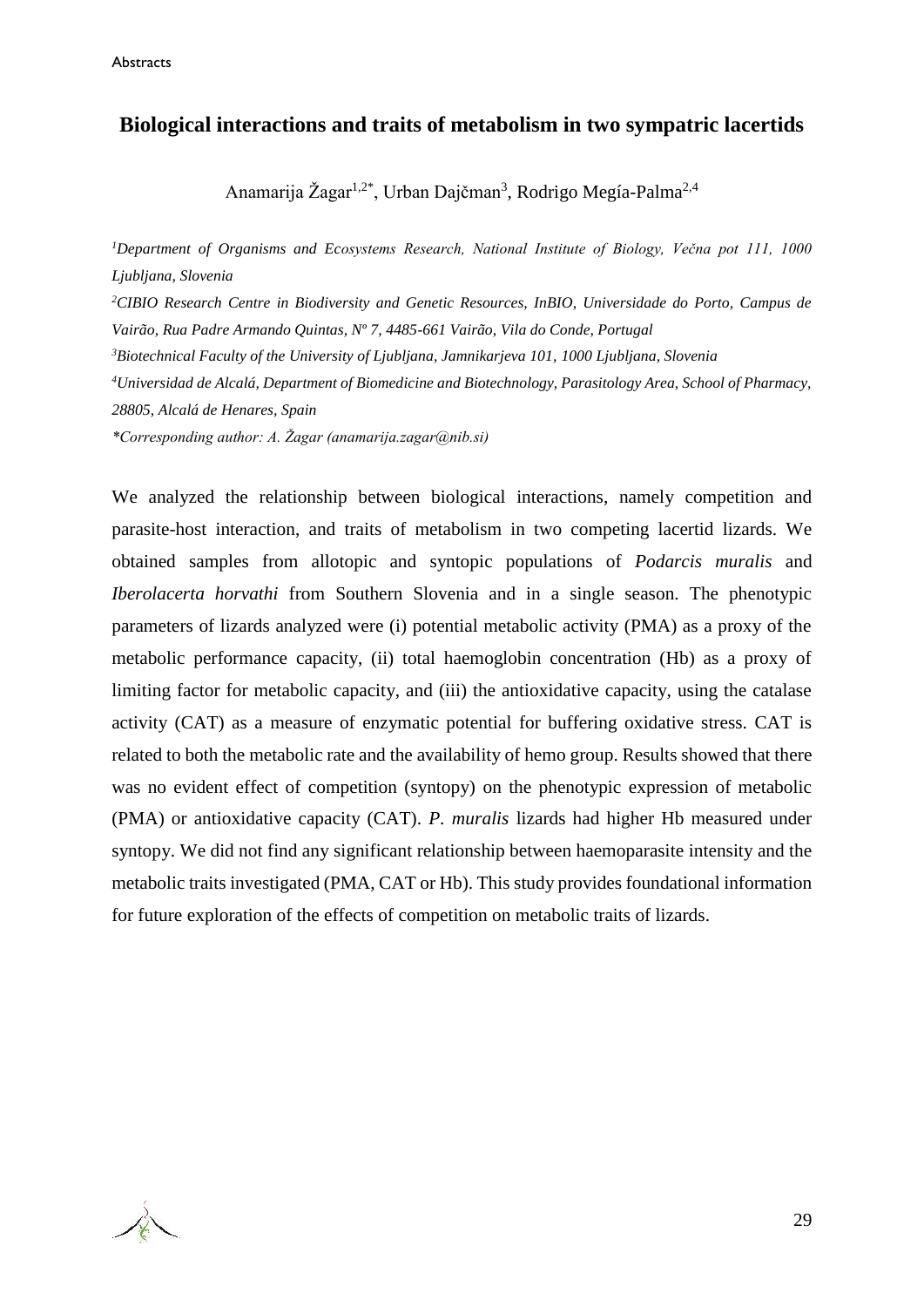### **Microhabitat use, activity and selected temperatures of sympatric**  *Iberolacerta horvathi* **and** *Podarcis muralis*

Anamarija Žagar<sup>1,2\*</sup>, Veronica Gomes<sup>2</sup>, Neftalí Sillero<sup>3</sup>

*<sup>1</sup>NIB National institute of Biology, Večna pot 111, 1000 Ljubljana, Slovenia <sup>2</sup>CIBIO Research Centre in Biodiversity and Genetic Resources, InBIO, Universidade do Porto, Campus de Vairão, Rua Padre Armando Quintas, Nº 7, 4485-661 Vairão, Portugal <sup>3</sup>CICGE: Centro de Investigação em Ciências Geo-Espaciais, Faculdade de Ciências da Universidade do Porto, Alameda do Monte da Virgem, 4430-146 Vila Nova de Gaia, Portugal*

Lizards live in a thermally heterogeneous environment and use thermoregulation through behavior and physiology to maintain body temperatures within a narrow thermal range during their activity. Lizards' microhabitat selection is driven by many factors, being thermoregulatory behavior one of the most important ones. Reversely, the thermal environment will amongst other factors have an effect on effective thermoregulation. In syntopic populations of potentially competing species, habitat selection will also be influenced by avoiding interactions; subtle differences in microhabitat use may be detected. We studied microhabitat selection, activity and selected temperatures in *Iberolacerta horvathi* and *Podarcis muralis* under allotopic and syntopic conditions. We used novel geo-location techniques with a low error, registered environmental temperatures with temperature data-loggers and performed spatial analyses using geostatistics (interpolations). Results showed that more generalist species (*P. muralis*) exhibits a more generalized use of microhabitats and thermal space and is active for a longer period of the day than the more specialist species, *I. horvathi*. Allotopic *I. horvathi* site was characterized with low environmental temperatures (Te) that allowed restricted activity time. This corroborates its high-altitude eco-physiology as an adaptation to thermally restricted environments. Syntopic site that supports both species was characterized by the highest range microhabitat types and Te, which suggests that both, habitat and spatial thermal heterogeneity may be an important factor promoting species coexistence.

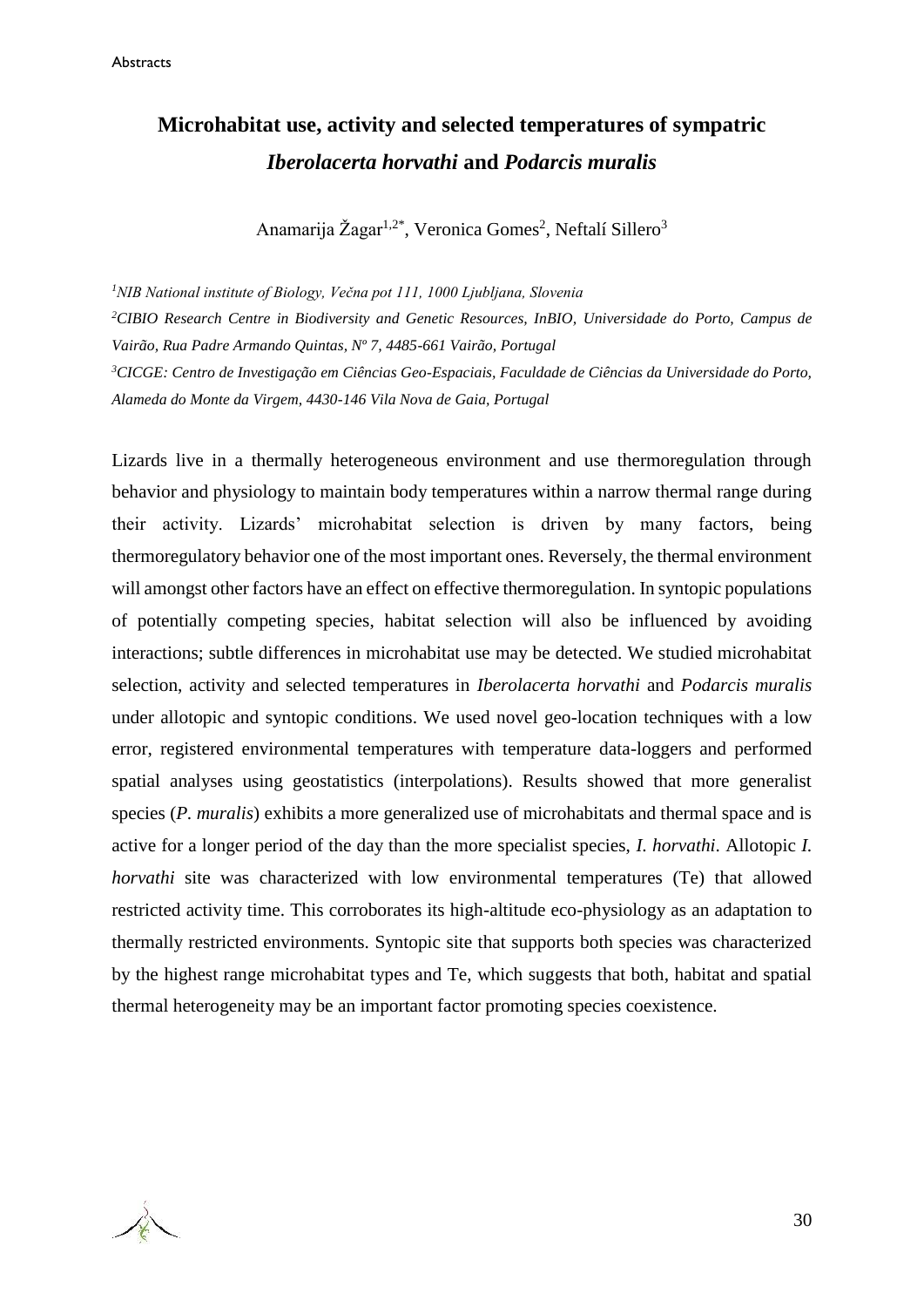## **Authors' index**

Andrade P., 22 Berger-Tal O., 8 Biaggini M., 12 Boratyński Z., 22, 28 Bouskila A., 8, 21 Braña F., 7 Brito J.C., 26 Cabo H., 1 Carretero M.A., 1, 2, 5, 15, 17, 20, 22, 28 Cao J., 2 Ceacero F., 17 Chiacchio M., 4 Cogălniceanu D., 15 Corti C., 12 Crochet P.A., 26 Dajčman U., 5, 29 de la Cruz F., 6 Doronin I.V., 15 Enriquez-Urzelai U., 19 Fernández-Rodríguez I., 7 Font E., 6 García-Muñoz E.,17 Geniez P., 26 Gofer S., 8 Gomes V., 2, 22, 30 Gonçalves D.V., 26 Grimm-Seyfarth A., 4 Harris D. J., 20 Henle K., 4 Iskenderov T.M., 15

Jablonski D., 13 Kaliontzopoulou A., 10, 19 Klomp D.A, 22, 28 Kopena R., 10 Kostanjšek R., 5 Liz A.V., 26 López P., 10 Lunghi E., 12 Martín J., 10 Megía-Palma R., 2, 5, 29 Naumov B., 24 Oskyrko O., 13, 15, 22 Perera A., 5 Pérez i de Lanuza G., 1, 2, 6, 22, 28 Rato C., 17 Reyes-Puig C., 19 Rödder D., 26 S'khifa A., 20 Sagi L. , 21 Sillero N., 2, 17, 30 Silva-Rocha I., 15 Slimani T., 20 Sreelatha L.B, 15, 22 Sos T., 15 Tarkhnishvili D., 23 Vacheva E., 24 Velo-Antón G., 26 Vlad S.E., 15, 28 Žagar A., 5, 29, 30